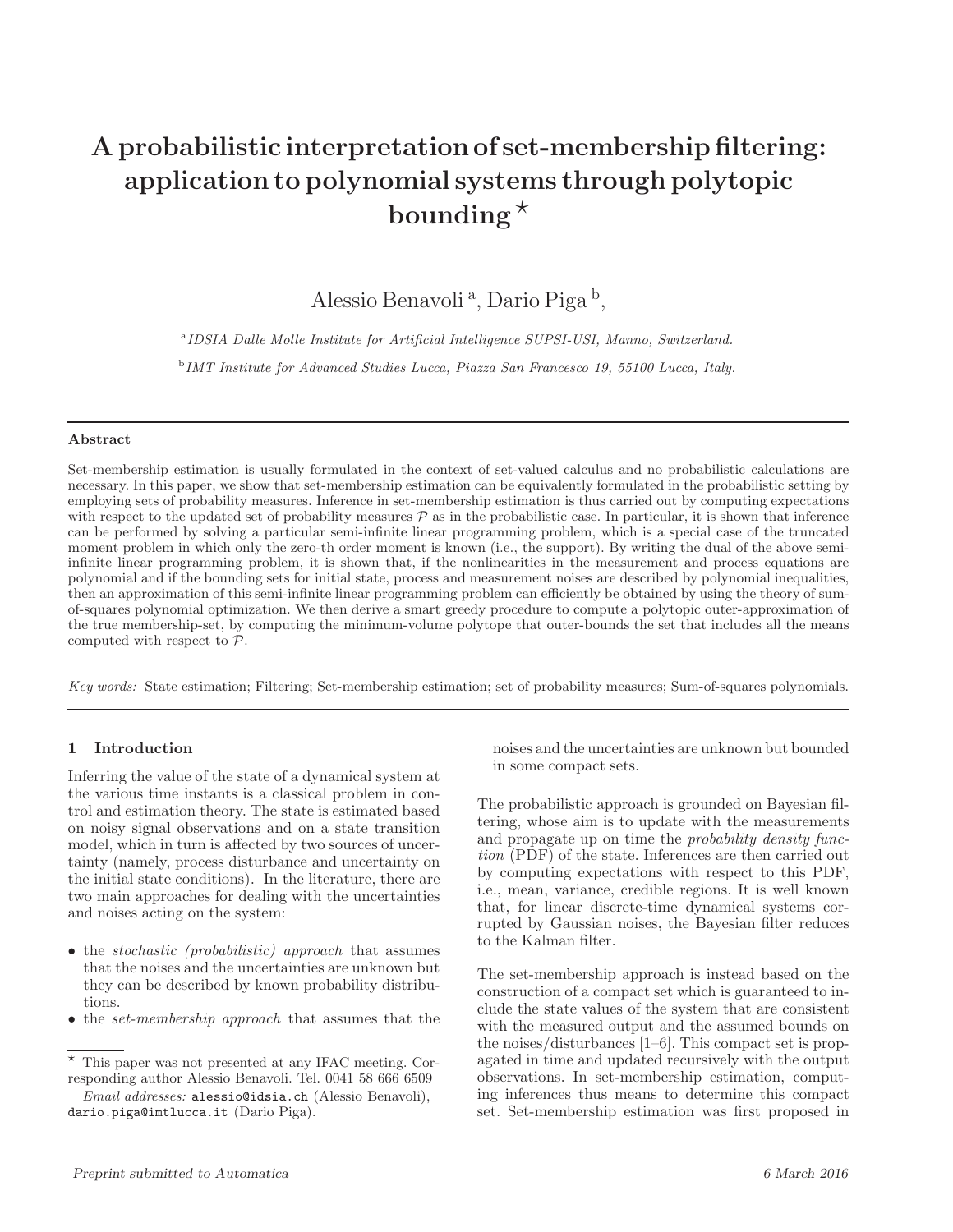[7,8], where an ellipsoidal bounding of the state of linear dynamical systems is computed. The application of ellipsoidal sets to the state estimation problem has also been studied by other authors, for example [9,10], and, independently, in the communications and signal processing community, starting from the works [11–14]. In order to improve the estimation accuracy, the use of a convex polytope instead of an ellipsoid has been proposed in [15,16]. Unfortunately such a polytope may be extremely complex and the corresponding polytopic updating algorithms may require an excessive amount of calculations and storage (without any approximations, the number of vertices of the polytope increases exponentially in time). For this reason, it has been suggested to outer approximate the true polytope with a simpler polytope, i.e. possessing a limited number of vertices or, equivalently, faces [17]. In this respect, a parallelotopic approximation of the set-membership set was presented in [18,19]. A parallelotope is the generalisation of the parallelogram to  $\mathbb{R}^n$ . Minimum-volume bounding parallelotopes are then used to estimate the state of a discrete-linear dynamical system with polynomial complexity. Zonotopes have been proposed to reduce the conservativeness of parallelotopes. Intuitively zonotopes are polytopes with parallel faces, for a more precise definition see [20, Ch. 2]. A parallelotope is thus a special zonotope. Zonotopes are used in [21–23] to build a state bounding observer in the context of linear discrete systems.

Zonotopes are also employed to address the problem of set-membership estimation for non-linear discrete-time systems with a bounded description of noise and uncertainties [24]. At each sample time, a guaranteed bound of the uncertain state trajectory of the system is calculated using interval arithmetic applied to the nonlinear functions through the mean interval extension theorem. This outer bound is represented by a zonotope. Similar approaches for set-membership estimation for nonlinear systems are presented in [25–27], where ellipsoids are used instead of zonotopes. Recently, randomized methods are used in [28] to approximate, with probabilistic guarantees, the uncertain state trajectory with polynomial sublevel sets.

The aim of this paper is to address the problem of the estimation of the state of a discrete-time non-linear dynamical system (characterized by polynomial nonlinearities) in which initial state and noises are unknown but bounded by some compact sets (defined by polynomial inequalities). We are therefore in the context of set-membership estimation, but we will address this problem in a very different way from the approaches presented above. We reformulate set-membership in the probabilistic setting and solve it using the theory of moments and positive polynomials. More precisely the contributions are the following.

First, by exploiting recent results on filtering with

sets of probability measures [29,30], we show that setmembership estimation can be equivalently formulated in a probabilistic setting by employing sets of probability measures. In particular, we show that the prediction and updating steps of set-membership estimation can be obtained by applying Chapman-Kolmogorov equation and Bayes' rule point-wise to the elements of this set of probability measures  $P$ . This unifies the probabilistic approach (Bayes filter) and the set-membership approach to state estimation. This result can have an enormous impact, because it finally can allow us to combine set-membership and classical probabilistic uncertainty in order to obtain hybrid filters, i.e., stochastic (probabilistic) filters that are for instance able to use information about the bounding region as well as the probabilistic moments (mean and variance) of the noises or that are able to deal with a Gaussian measurement noise and a bounded, with known moments, process noise etc.. Moreover, it can allow us to compute credible regions (Bayesian confidence intervals) that takes into account of both deterministic and probabilistic uncertainty, as well as it allows us to make decisions by choosing the action that minimizes the expectation of some loss function (this is important, for instance, in control design). In the context of this paper a first attempt in combining deterministic and probabilistic uncertainty has been proposed in [29], while [31] has proposed a joint Zonotopic and Gaussian Kalman filter for discrete-time LTV systems simultaneously subject to bounded disturbances and Gaussian noises. The work [32] instead proposes a Bayesian approach to setmembership estimation imposing a uniform distribution on the membership-set similar to the idea proposed in [33,34]. We will show that this approach is different from set-membership estimation, since set-membership estimation cannot be interpreted in the Bayesian framework, but only in the framework of set of probability measures.

Second, under this probabilistic interpretation, inferences in set-membership estimation are carried out by computing expectations with respect to the set  $P$  as in the probabilistic case. In particular, we show that the membership set  $X$  (i.e., the set that includes the state with guarantee) can be obtained by computing the union of the supports of the probability measures in  $P$ . Moreover, we prove that a minimum volume convex outerapproximation of  $\mathcal X$  can simply be obtained by computing the set  $M$  that includes all the means computed with respect to the probabilities in  $P$ . The proof is not constructive, hence we do not have a convenient description of M. However we show that we can determine the least conservative half-space  $H$  that includes  $M$ , by solving a semi-infinite linear programming problem. This problem is a special case of the truncated moment problem [35–37] in which only the zero-th order moment is known (i.e., the support).

Third, by writing the dual of the above semi-infinite lin-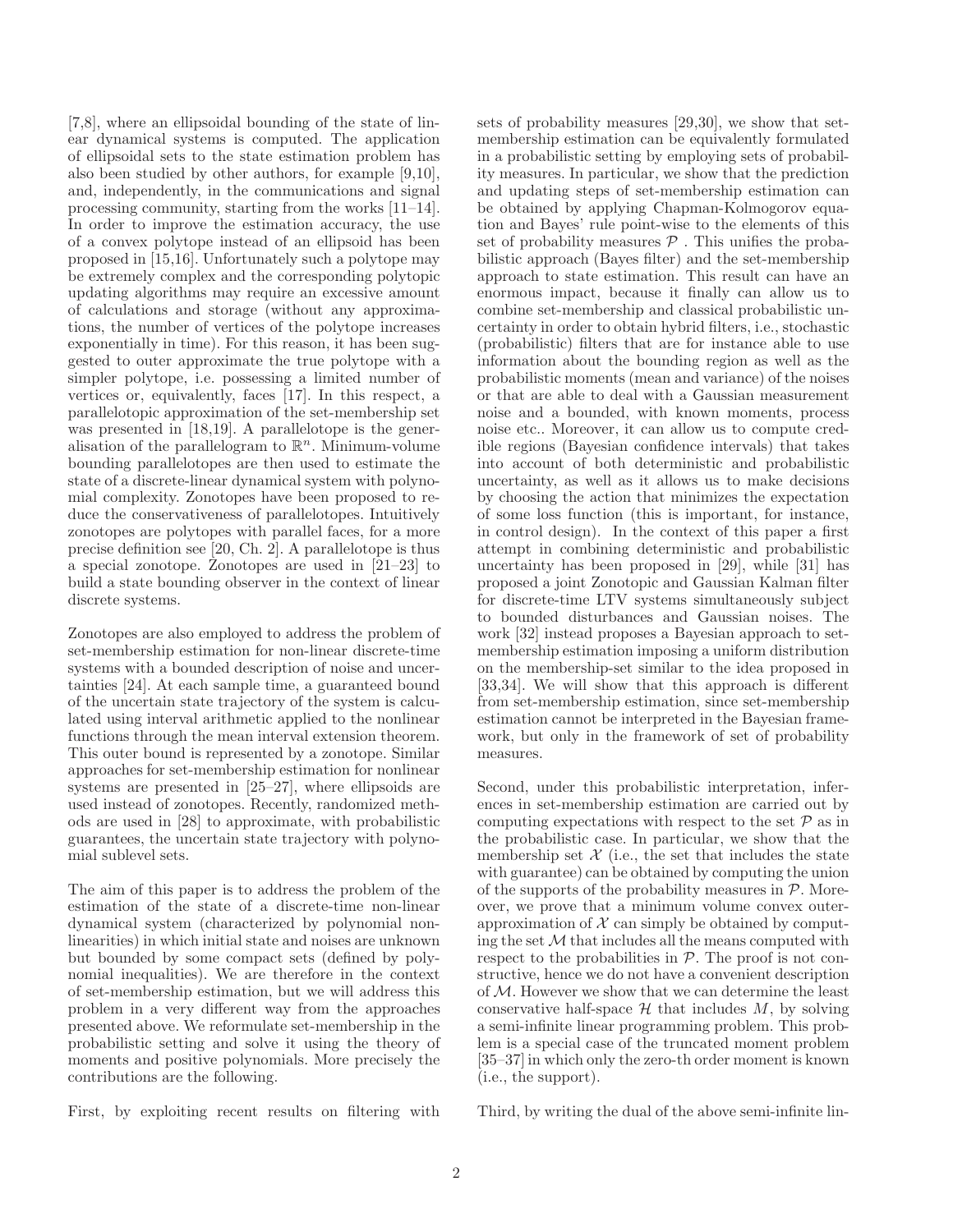ear programming problem, we show that, if the nonlinearities in the measurement and process equations are polynomial and if the bounding sets for initial state, process and measurement noises are described by polynomial inequalities, then a feasible solution of the dual can be obtained by simply checking the non-negativity of a polynomial on a compact set described by polynomial inequalities. An approximation of this semi-infinite linear programming problem can be obtained by reformulating it as semidefinite programming by using the theory of sum-of-squares (SOS) polynomial optimization. We prove that the approximate solution is robust, in the sense that the computed half-space  $\mathcal H$  is guaranteed to include  $\mathcal{M}$ , and so the membership set  $\mathcal{X}$ .

Fourth, we provide a procedure to determine the minimum-volume polytope  $\mathcal S$  bounding  $\mathcal M$ . This procedure is based on a refinement of the algorithm originally proposed in [38] to compute an approximation of the minimum-volume polytope containing a given semialgebraic set. In particular, we use a Monte Carlo integration approach to compute an approximation of the volume of a polytope, and a greedy procedure to determine an outer-bounding polytope  $S$  as the intersection of a pre-specified number of half-spaces  $\mathcal{H}_j$ , where each half-space  $\mathcal{H}_j$  is added to the description of S so to minimize the volume of the polytope including  $M$ . This allows us to solve the set-membership estimation problem for polynomial non-linear systems very efficiently and through convex optimization.

Finally, by means of a numerical example involving the Lotka Volterra prey-predator model, we show the effectiveness of our approach.

#### 2 Problem Description

Consider an uncertain non-linear discrete-time dynamical system described by the difference equations:

$$
\begin{cases}\n\mathbf{x}(k) = \mathbf{a}_d(\mathbf{x}(k-1), k-1) + \mathbf{w}(k-1), \\
\mathbf{y}(k) = \mathbf{c}_d(\mathbf{x}(k), k) + \mathbf{v}(k),\n\end{cases}
$$
\n(1)

where  $\mathbf{x}(k) = [x_1(k), \dots, x_n(k)]^\top \in \mathbb{R}^n$  is the state of the system at the time k,  $\mathbf{y}(k) \in \mathbb{R}^m$  is the measured output vector,  $\mathbf{w}(k-1) \in \mathbb{R}^n$  is the process noise and  $\mathbf{v}(k) \in \mathbb{R}^m$  is the measurement noise. In this paper, we consider polynomial non-linearities  $\mathbf{a}_d(\mathbf{x}(k), k)$  and  $c_d(\mathbf{x}(k), k)$ , i.e.,

$$
\mathbf{a}_d(\mathbf{x}(k-1), k-1) = \mathbf{A}_{k-1}\mathbf{q}_d(\mathbf{x}(k-1)), \qquad (2a)
$$

$$
\mathbf{c}_d(\mathbf{x}(k),k) = \mathbf{C}_k \mathbf{q}_d(\mathbf{x}(k)),\tag{2b}
$$

with

$$
\mathbf{q}_d(\mathbf{x}) = [1, x_1, \dots, x_n, x_1^2, x_1 x_2, \dots, x_{n-1} x_n, x_n^2, \dots, x_1^d, \dots, x_n^d]^\top
$$
\n(3)

being the vector of all monomials of degrees less than or equal to d, which has dimension  $s(d) = \binom{n+d}{d}$ , and  $\mathbf{A}_{k-1} \in \mathbb{R}^{n \times s(d)}$ ,  $\mathbf{C}_k \in \mathbb{R}^{m \times s(d)}$  are known time-variant coefficient matrices. The resulting system will be referred in the paper as uncertain time-variant polynomial system of degree d.

Example 1 Let us consider the discrete-time polynomial system:

$$
x_1(k) = x_1(k-1)(2-x_1(k-1)) + w_1(k-1),
$$
  
\n
$$
x_2(k) = x_1(k-1)x_2(k-1) + 0.5x_2(k-1) + w_2(k-1),
$$

The output equation is given by:

$$
y(k) = x_1(k) + x_2(k) + v(k).
$$

We can rewrite this system as in  $(2a)-(2b)$ :

$$
\mathbf{q}_d(\mathbf{x}) = [1, x_1, x_2, x_1^2, x_1x_2, x_2^2]^\top
$$

$$
\mathbf{A}_{k-1} = \begin{bmatrix} 0 & 2 & 0 & -1 & 0 & 0 \\ 0 & 0 & 0.5 & 0 & 1 & 0 \end{bmatrix}
$$

$$
\mathbf{C}_{k-1} = \begin{bmatrix} 0 & 1 & 1 & 0 & 0 & 0 \end{bmatrix}
$$

and therefore  $n = 2, m = 1, d = 2$  and  $s(d) = {n+d \choose d} = 6$ .

We further assume that the only available information about the initial state  $\mathbf{x}(0)$  and the noises  $\mathbf{w}(k)$ ,  $\mathbf{v}(k)$  is:

$$
\mathbf{x}(0) \in \mathcal{X}_0, \ \mathbf{w}(k) \in \mathcal{W}_k, \ \mathbf{v}(k) \in \mathcal{V}_k,\tag{4}
$$

where  $\mathcal{X}_0, \mathcal{W}_k, \mathcal{V}_k$  are compact basic semi-algebraic sets, i.e., compact sets described by the polynomial inequalities:

$$
\mathcal{W}_k = \{ \mathbf{w}(k) \in \mathbb{R}^n : h_i^w(\mathbf{w}(k), k) \le 0, \ i = 1, ..., t_w \},
$$
\nwhere  $h_i^w$  (with  $i = 1, ..., t_w, t_w \in \mathbb{N}$ ) are polynomial functions in the variable  $\mathbf{w}(k)$ . The sets  $\mathcal{X}_0, \mathcal{V}_k$  are described in a similar manner.

This paper addresses a set-membership filtering problem, which aims at recursively estimating, at each time sample  $k = 1, 2, \ldots, T_0$ , (an outer approximation of) the state uncertainty set  $\mathcal{X}_k$ , defined as the set of all values  $\mathbf{x}(k)$  compatible with the available information, namely the system equations (1), the bounds on the initial state and on the noises (4), and the output observations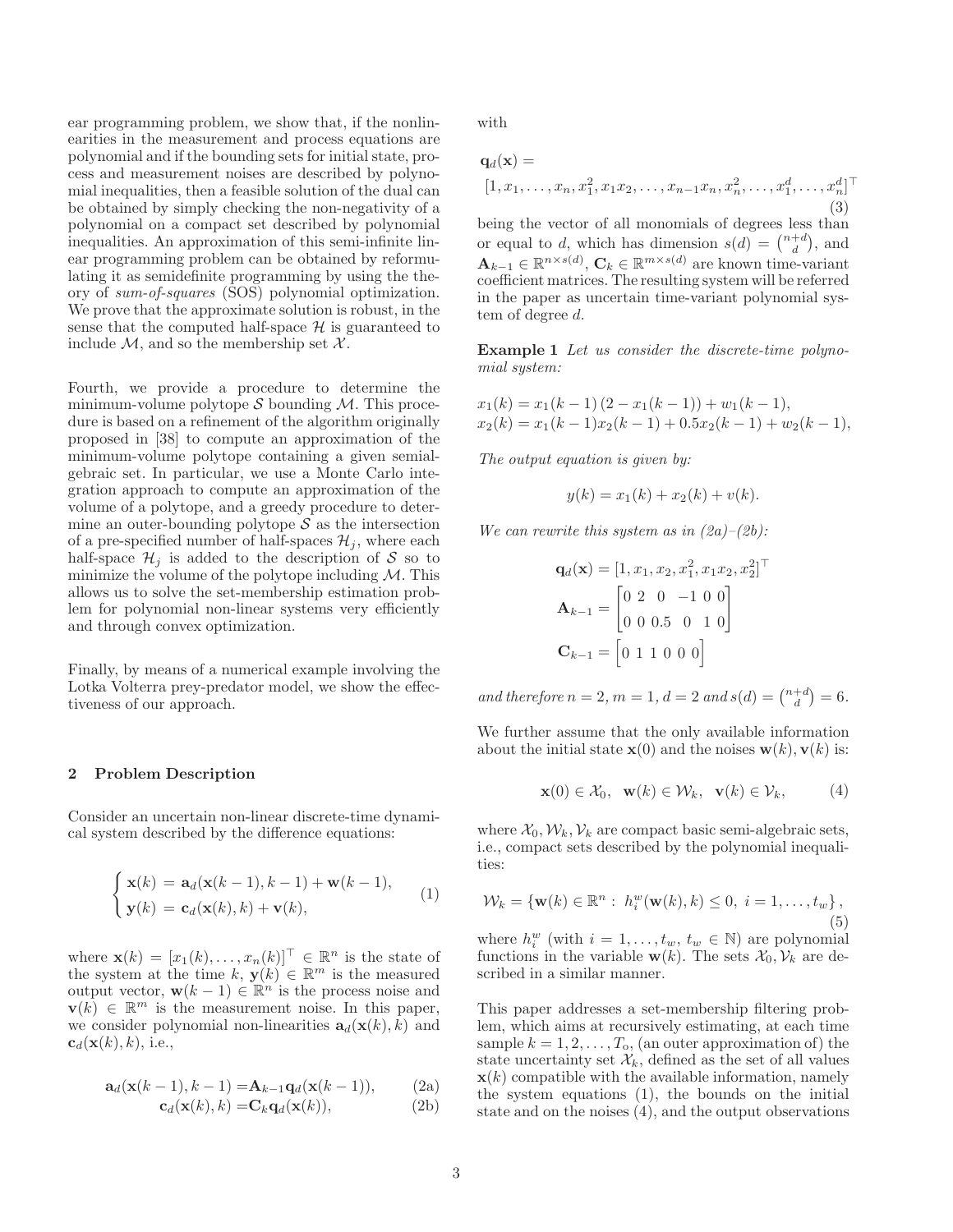$y(1), y(2), \ldots, y(T_0)$ . Formally, the set-membership filtering problem is defined as follows.

# Problem 1 [Set-membership filtering]

Given the system equations (1), the observations, the bounding sets for the noises  $\mathcal{W}_k, \mathcal{V}_k$  and the initial state uncertainty set  $\mathcal{X}_0$ , compute recursively the state uncertainty set  $\mathcal{X}_k$  defined as:

$$
\mathcal{X}_k = \{ \mathbf{x}(k) \in \mathbb{R}^n : \mathbf{x}(k) - \mathbf{a}_d(\mathbf{x}(k-1), k-1) \in \mathcal{W}_{k-1},
$$

$$
\mathbf{y}(k) - \mathbf{c}_d(\mathbf{x}(k), k) \in \mathcal{V}_k,
$$

$$
\mathbf{x}(k-1) \in \mathcal{X}_{k-1} \}
$$

for each  $k = 1, 2, \ldots, T_{\text{o}}$ .

Note that, in general, the sets  $\mathcal{X}_k$  might be nonconvex and their representation can become more and more complicated as the time index k increases. Under the assumption that  $\mathcal{X}_k$  is bounded, algorithms for computing simple sets (e.g., boxes, parallelotopes, zonotops or ellipsoidal regions) outer-bounding the state uncertainty sets  $\mathcal{X}_k$  have been then proposed to reduce this complexity. After formulating the set-membership filtering problem in a probabilistic setting, this paper presents an algorithm for computing (an approximation of) the minimum-volume polytope outer-bounding the sets  $\mathcal{X}_k$ .

## 3 A probabilistic framework for set-membership estimation

Set-membership estimation is usually formulated in the context of set-valued calculus. We will show in the following paragraph that set-membership estimation can be equivalently formulated in the probabilistic setting by employing sets of probability measures.

Consider the set-membership constraint  $\mathbf{x} \in \mathcal{X}$  (the time index is dropped for brevity of notation) with  $\mathcal{X} \subset \mathbb{R}^n$ . This constraint can be translated in a probabilistic setting by saying that the only probabilistic information on the value  $x$  of the variable  $X$  is that it belongs to the set  $X$ , or equivalently,

$$
\Pr(X \in \mathcal{X}) = \Pr(\mathcal{X}) = 1,
$$

where Pr is a probability measure on  $\mathcal{X}$ .<sup>1</sup> More precisely Pr is a nonnegative Borel measure on  $\mathcal{X}$ .<sup>2</sup> In other words, this means that we only know the support of the probability measure of the variable X.

The support does not uniquely define a probability measure, as there are an indefinite number of probability measures with support  $\mathcal{X}$ .<sup>3</sup> Hence,  $\mathbf{x} \in \mathcal{X}$  is equivalent to the constraint that the probability measure of x belongs to the set  $\mathcal{P}_{\mathcal{X}}(\mathbf{X})$ , that is the set of all probability measures on the variable **X** with support  $\mathcal{X}$ . Let us define with P the Cumulative Distribution Function  $(CDF)$  of the probability measure Pr. For instance on  $\mathbb R$ we have that  $P(x) = Pr(-\infty, x]$  (this definition can easily be extended to  $\mathbb{R}^n$ ). Then we can easily characterize the set of probability measures  $\mathcal{P}_{\mathcal{X}}(\mathbf{X})$  as follows:

$$
\mathcal{P}_{\mathcal{X}}(\mathbf{X}) = \left\{ P : \int_{\mathcal{X}} dP(\mathbf{x}) = 1 \right\},\tag{6}
$$

where the integral is a Lebesgue-Stieltjes integral with respect to P. Hence, because of the equivalence between Borel probability measures and cumulative distributions, hereafter we will use interchangeably Pr and P.

#### 3.1 Inference on the state

In state estimation, we are interested in making inferences about  $X$  or, equivalently, computing expectations of real-valued functions  $g$  of  $X$ . Since there are an indefinite number of probability measures with support  $\mathcal{X}$ , we cannot compute a single expectation of g. However, we can compute upper and lower bounds for the expectation of  $g$  with respect to the probability measures  $Pr$ with support  $X$ . For instance, the upper bound for the expectation of  $g$  is given by the solution of the optimization problem:

$$
\sup_{P} \int_{\mathcal{X}} g(\mathbf{x}) dP(\mathbf{x}),
$$
  
s.t.  $P \in \mathcal{P}_{\mathcal{X}}(\mathbf{X}),$  (7)

which is a semi-infinite linear program, since it has a finite number constraints and an infinite dimensional variable (the probability measure Pr). Note that we use "sup" instead of "max" to indicate that an optimal solution might not be attained. The lower bound of the expectation can be obtained by replacing sup with inf.

Problem (7), i.e., determining an upper bound for the expectation of g with respect to the probability measure Pr given the knowledge of its support  $\mathcal{X}$ , is a special case of the truncated moment problem [35–37] in which only the zero-th order moment is known (i.e., the support). Hence, we have the following result [39], [40, Lemma 3.1]:

 $1$  To clarify this aspect, consider the experiment of rolling a dice. Assume that the probability  $Pr$  of the outcomes  $x$ of the dice is completely unknown, then the only knowledge about the experiment is that  $x \in \mathcal{X} = \{1, 2, 3, 4, 5, 6\},\$ or, equivalently, that  $Pr({1, 2, 3, 4, 5, 6}) = 1$ . Therefore, the statement  $Pr(X) = 1$  is a model for our (epistemic) uncertainty about the probabilities of the dice outcomes. We only know that  $x \in \{1, 2, 3, 4, 5, 6\}$ .<br><sup>2</sup> The sample space is  $\mathbb{P}^n$  and

<sup>&</sup>lt;sup>2</sup> The sample space is  $\mathbb{R}^n$  and we are considering the Borel σ-algebra. X is assumed to be an element of the σ-algebra.

<sup>3</sup> The uniform distribution is one of them, but it is not the only one. So by considering only the uniform distribution as in [32], we loose the full equivalence with set-membership.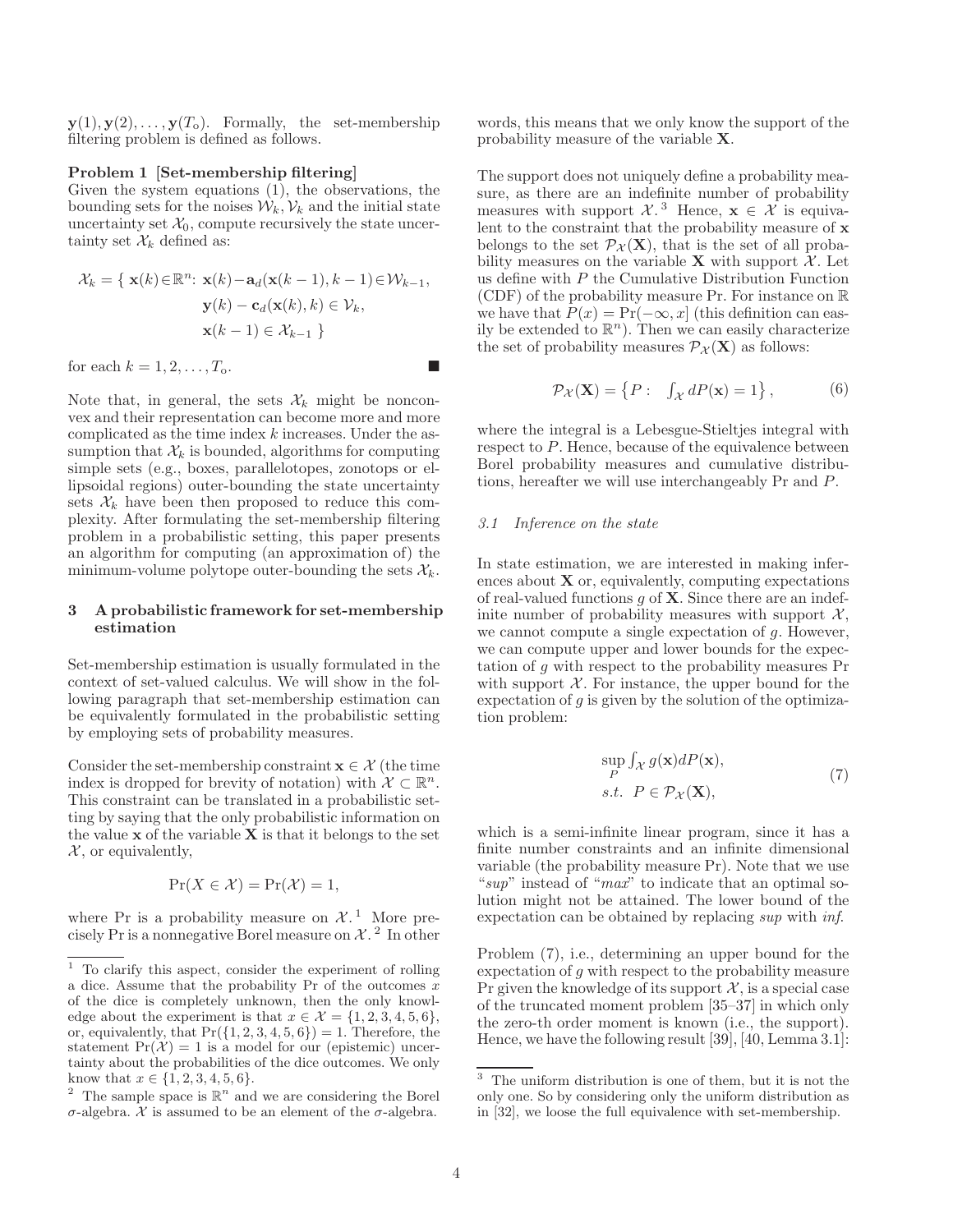**Proposition 1** The optimum of  $(7)$  is obtained by an atomic measure <sup>4</sup> Pr =  $\delta_{\hat{\mathbf{x}}}$ , where  $\hat{\mathbf{x}}$  =  $\arg \sup_{\mathbf{x} \in \mathcal{X}} g(\mathbf{x})$ .

Note in fact that,  $\forall Pr \in \mathcal{P}_{\mathcal{X}}(X)$ , with associated CDF  $P$ ,

$$
E[g] = \int_{\mathcal{X}} g(\mathbf{x}) dP(\mathbf{x}) \le \int_{\mathcal{X}} g(\mathbf{x}) \delta_{\hat{\mathbf{x}}}(d\mathbf{x}) = g(\hat{\mathbf{x}}),
$$

where  $g(\hat{\mathbf{x}})$ , by definition of  $\hat{\mathbf{x}}$ , is the supremum of g on  $X$ . The first integral must be understood as a Lebesgue-Stieltjes integral with respect to the cumulative distribution of an atomic measure on  $\mathbb{R}^n$ . This means that  $dP(x)$  denotes the distributional derivative of the cumulative distribution of an atomic measure, that are in our case Dirac measures  $\delta_{\hat{\mathbf{x}}}(d\mathbf{x})$  (hence the second integral). From this result, it follows that the probability measures that gives the lower and upper bounds for the expectation of g are atomic (discrete) measures.

In order to formulate the set-membership filtering problem in a probabilistic framework it is useful to exploit a result derived by Karr in [39], where it is proven that the set of probability measures  $\mathcal{P}_{\mathcal{X}}(\mathbf{X})$  which are feasible for the semi-infinite linear program problem (7) is convex and compact with respect to the weak<sup>∗</sup> topology. As a result,  $\mathcal{P}_{\mathcal{X}}(\mathbf{X})$  can be expressed as the convex hull of its extreme points and, according to Proposition 1, these extreme points are atomic measures on  $\mathcal{X}$ , i.e.:

$$
\mathcal{P}_{\mathcal{X}}(\mathbf{X}) \equiv Co\left\{\delta_{\hat{\mathbf{x}}} : \ \hat{\mathbf{x}} \in \mathcal{X}\right\},\tag{8}
$$

where  $\equiv$  means equivalent in terms of inferences (expectations). Summing up what we have obtained so far:

- (1) the set-membership constraint  $\mathbf{x} \in \mathcal{X}$  is equivalent to (6);
- (2) for the inferences,  $\mathcal{P}_{\mathcal{X}}(\mathbf{X})$  is equivalent to the convex hull of all atomic measures on  $\mathcal{X}, (8)$ .

Hence, we can derive the prediction and updating step for set-membership estimation by applying the Chapman-Kolmogorov equation and Bayes' rule to the set of probability measures in (8). This means that, by reformulating set-membership constraints in a probabilistic way, we can reformulate set-membership estimation in the realm of stochastic (probabilistic) filtering applied to set of probability measures.

# 3.2 Propagating in time and updating set of distributions

We start by deriving the set-membership filtering prediction step by applying the Chapman-Kolmogorov equation.

Theorem 1 (Prediction) Consider the system equation in (1) with  $\mathbf{w}(k-1) \in \mathcal{W}_{k-1}$  and assume that the only probabilistic knowledge about  $\mathbf{X}(k-1)$  is the support  $\mathcal{X}_{k-1}$ . Then it follows that the probability measure Pr on the value  $\mathbf{x}(k)$  of the state at time k belongs to the set

$$
\hat{\mathcal{P}}_{\hat{\mathcal{X}}_k}(\mathbf{X}(k)) \equiv Co\left\{\delta_{\hat{\mathbf{x}}} : \ \hat{\mathbf{x}} \in \hat{\mathcal{X}}_k\right\},\tag{9}
$$

with

$$
\hat{\mathcal{X}}_k = \left\{ \mathbf{x}(k) : \mathbf{x}(k) = \mathbf{a}_d(\mathbf{x}(k-1), k-1) + \mathbf{w}(k-1)
$$
  
with  $\mathbf{x}(k-1) \in \mathcal{X}_{k-1}$ ,  $\mathbf{w}(k-1) \in \mathcal{W}_{k-1} \right\},$   
(10)

or equivalently:

$$
\hat{\mathcal{X}}_k = \left\{ \mathbf{x}(k) : \mathbf{x}(k) - \mathbf{a}_d(\mathbf{x}(k-1), k-1) \in \mathcal{W}_{k-1} \right\}
$$
  
with  $\mathbf{x}(k-1) \in \mathcal{X}_{k-1}$ . (11)

*Proof:* Let us consider the time instant  $k$ . From the system equation in (1),  $\mathbf{w}(k-1) \in \mathcal{W}_{k-1}$  and (8), it follows that

$$
\mathcal{P}(\mathbf{X}(k)|\mathbf{x}(k-1))
$$
  
\n
$$
\equiv Co\left\{\delta_{\mathbf{a}_d(\mathbf{x}(k-1),k-1)+\hat{\mathbf{w}}} : \hat{\mathbf{w}} \in \mathcal{W}_{k-1}\right\},\
$$

this is the conditional set of probability measures for the variable  $\mathbf{X}(k)$  given the value  $\mathbf{x}(k-1)$  of the variable  $\mathbf{X}(k-1)$  Hence, since  $\mathbf{X}(k-1) \in \mathcal{X}_{k-1}$  and so the set of probability measures for the variable  $\mathbf{X}(k-1)$  is

$$
\mathcal{P}_{\mathcal{X}_{k-1}}(\mathbf{X}(k-1)) \equiv Co\left\{\delta_{\hat{\mathbf{x}}} : \ \hat{\mathbf{x}} \in \mathcal{X}_{k-1}\right\},\
$$

by applying the Chapman-Kolmogorov equation pointwise to the probability measures  $Pr(\cdot|\mathbf{x}(k-1))$  in  $\mathcal{P}(\mathbf{X}(k)|\mathbf{X}(k-1))$  and Qr in  $\mathcal{P}(\mathbf{X}(k-1))$  we obtain

$$
\Pr(\mathbf{x}(k)) = \int_{\mathbb{R}^n} \int_{\mathbb{R}^n} I_{\mathbf{x}(k)}(\mathbf{x}') dP(\mathbf{x}'|\mathbf{x}(k-1)) dQ(\mathbf{x}(k-1))
$$
  
\n
$$
= \int_{\mathbb{R}^n} \int_{\mathbb{R}^n} I_{\mathbf{x}(k)}(\mathbf{x}') \delta_{\mathbf{a}_d(\mathbf{x}(k-1),k-1)+\hat{\mathbf{w}}}(d\mathbf{x}') \delta_{\hat{\mathbf{x}}}(d\mathbf{x}(k-1))
$$
  
\n
$$
= \int_{\mathbb{R}^n} \delta_{\mathbf{a}_d(\mathbf{x}(k-1),k-1)+\hat{\mathbf{w}}}(\mathbf{x}(k)) \delta_{\hat{\mathbf{x}}}(d\mathbf{x}(k-1))
$$
  
\n
$$
= \delta_{\mathbf{a}_d(\hat{\mathbf{x}},k-1)+\hat{\mathbf{w}}}(\mathbf{x}(k))
$$
\n(12)

where  $I_{\mathbf{x}(k)}(\mathbf{x}')$  denotes the indicator function<sup>5</sup> and with  $\hat{\mathbf{x}} \in \mathcal{X}_{k-1}$  and  $\hat{\mathbf{w}} \in \mathcal{W}_{k-1}$  and where we have exploited the fact that  $\int_{\mathbb{R}^n} I_{\mathbf{x}(k)}(\mathbf{x}') \delta_{\mathbf{a}_d(\mathbf{x}(k-1),k-1)+\hat{\mathbf{w}}}(d\mathbf{x}')$ 

<sup>&</sup>lt;sup>4</sup> An atomic measure in  $\mathbb{R}^n$  is a measure which accepts as an argument a subset A of  $\mathbb{R}^n$ , and returns  $\delta_{\mathbf{x}}(A) = 1$  if  $\mathbf{x} \in A$ , zero otherwise.

 $\frac{5}{1}$   $I_{\mathbf{x}(k)}(\mathbf{x}') = 1$  when  $\mathbf{x}(k) = \mathbf{x}'$  and zero otherwise.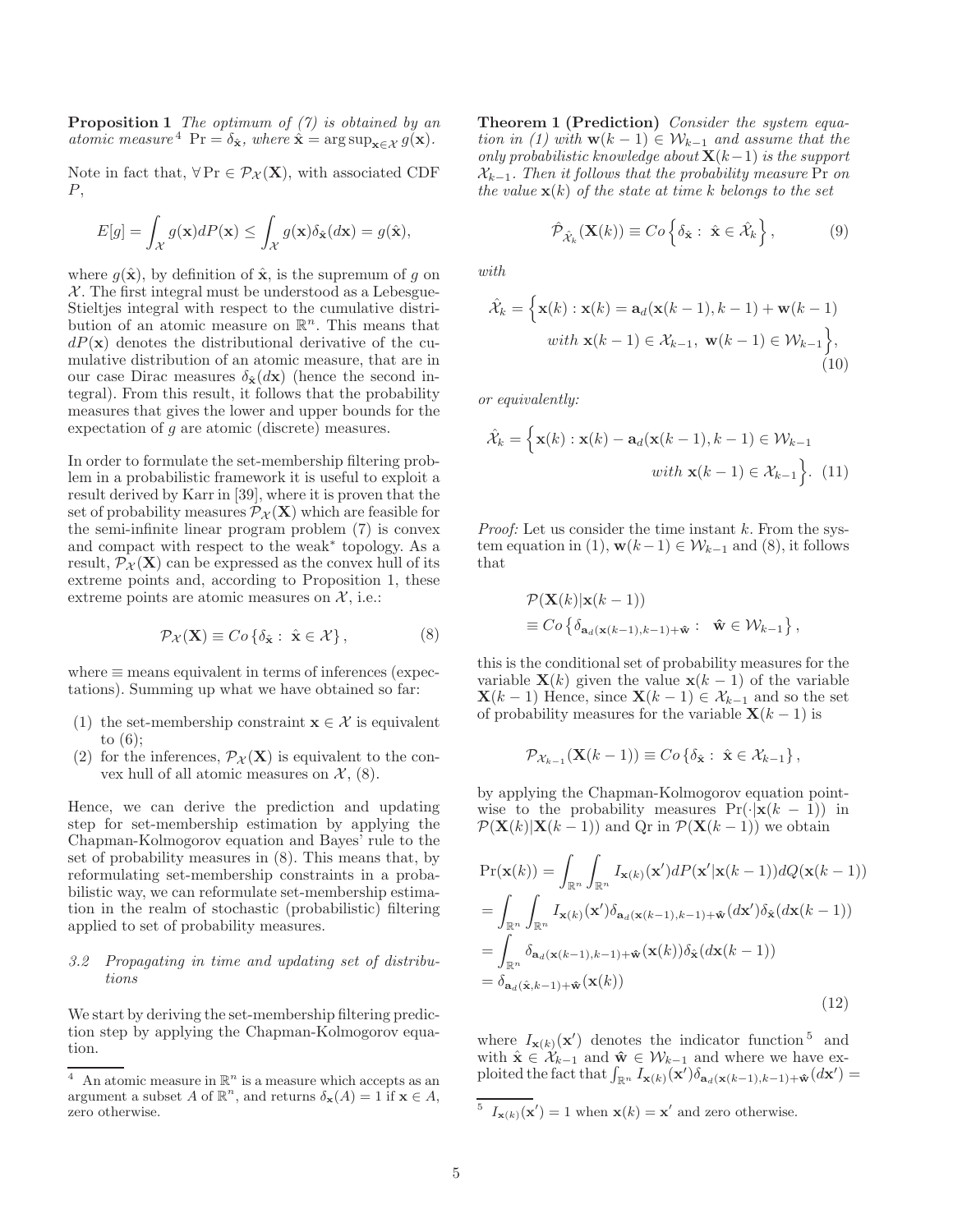$I_{\mathbf{x}(k)}(\mathbf{a}_d(\mathbf{x}(k-1), k-1)+\hat{\mathbf{w}})=\delta_{\mathbf{a}_d(\mathbf{x}(k-1), k-1)+\hat{\mathbf{w}}}(\mathbf{x}(k)).$ From (8), (12) and the definition of  $\hat{\mathcal{X}}_k$ , the theorem follows.

Theorem 1 shows that, by applying the Chapman-Kolmogorov equation point-wise to the probability measures in  $\mathcal{P}(\mathbf{X}(k)|\mathbf{x}(k-1))$  and  $\mathcal{P}_{\mathcal{X}_{k-1}}(\mathbf{X}(k-1))$ , we can obtain a set of probability measures  $\mathcal{P}_{\hat{\mathcal{X}}_k}(\mathbf{X}(k))$ , which is completely defined by its support and whose support coincides with the one obtained in set-membership estimation after the prediction step.

We now derive a similar result for the updating step.

Theorem 2 (Updating) Consider the measurement equation in (1) with  $\mathbf{v}(k) \in \mathcal{V}_k$  and assume that the only probabilistic knowledge about  $\mathbf{x}(k)$  is described by  $(9)$ – $(10)$ . Then it follows that the updated probability measures P on the value  $\mathbf{x}(k)$  of the state at time  $k$ belongs to the set:

$$
\mathcal{P}_{\mathcal{X}_k}(\mathbf{X}(k)) \equiv Co\{\delta_{\hat{\mathbf{x}}} : \ \hat{\mathbf{x}} \in \mathcal{X}_k\},\tag{13}
$$

where

$$
\mathcal{X}_k = \hat{\mathcal{X}}_k \cap \mathcal{Y}_k,\tag{14}
$$

with

$$
\mathcal{Y}_k = \{ \mathbf{x}(k) : \mathbf{y}(k) - \mathbf{c}_d(\mathbf{x}(k), k) \in \mathcal{V}_k \}. \qquad (15)
$$

Proof: Observe that, at each time k,

$$
\mathcal{P}(\mathbf{Y}(k)|\mathbf{x}(k)) \equiv Co\left\{\delta_{\mathbf{c}_d(\mathbf{x}(k),k)+\hat{\mathbf{v}}} : \hat{\mathbf{v}} \in \mathcal{V}_k\right\}.
$$

Then, the updating step consists of applying Bayes'rule to the probability measures  $\mathcal{P}(\mathbf{Y}(k)|\mathbf{x}(k))$  and to Q in  $\hat{\mathcal{P}}_{\hat{\mathcal{X}}_k}(\mathbf{X}(k))$ :

$$
dP(\mathbf{x}(k)|\mathbf{y}(k)) = \frac{\int_{\mathbb{R}^m} I_{\mathbf{y}(k)}(\mathbf{y}') dP(\mathbf{y}'|\mathbf{x}(k)) dQ(\mathbf{x}(k))}{\int_{\mathbb{R}^n} \int_{\mathbb{R}^m} I_{\mathbf{y}(k)}(\mathbf{y}') dP(\mathbf{y}'|\mathbf{x}(k)) dQ(\mathbf{x}(k))}
$$
  
= 
$$
\frac{\Pr(\mathbf{y}(k)|\mathbf{x}(k)) dQ(\mathbf{x}(k))}{\int_{\mathbb{R}^n} \Pr(\mathbf{y}(k)|\mathbf{x}(k)) dQ(\mathbf{x}(k))},
$$

where we have exploited the fact that

$$
\Pr(\mathbf{y}(k)|\mathbf{x}(k)) = \int_{\mathbb{R}^m} I_{\mathbf{y}(k)}(\mathbf{y}') dP(\mathbf{y}'|\mathbf{x}(k)).
$$

Note that the probability of a point on  $\mathbb{R}^n$  can be nonzero since Pr is an atomic measure. In order to apply Bayes' rule we need to ensure that the denominator is strictly greater than zero:

$$
\int_{\mathbb{R}^n} \Pr(\mathbf{y}(k)|\mathbf{x}(k))dQ(\mathbf{x}(k))
$$
  
= 
$$
\int_{\mathbb{R}^n} \delta_{\mathbf{c}_d(\mathbf{x}(k),k)+\hat{\mathbf{v}}}(\mathbf{y}(k))\delta_{\hat{\mathbf{x}}}(d\mathbf{x}(k)) > 0.
$$

Hence, the above inequality holds if and only if  $\hat{\mathbf{x}}$  and  $\hat{\mathbf{v}}$ are chosen, at time  $k$ , such that:

$$
\mathbf{c}_d(\hat{\mathbf{x}},k) + \hat{\mathbf{v}} = \mathbf{y}(k). \tag{16}
$$

Bayes' rule is only defined for those probability measures for which the denominator is strictly positive, that implies that the above equality must be satisfied. <sup>6</sup> The equality (16) can be satisfied only if  $\hat{\mathbf{x}} \in \mathcal{Y}_k$  which, together with the constraint  $\hat{\mathbf{x}} \in \hat{\mathcal{X}}_k$ , implies that

$$
\hat{\mathbf{x}}\in\hat{\mathcal{X}}_k\cap\mathcal{Y}_k.
$$

Under the constraint (16), it follows that  $\delta_{\mathbf{c}_d(\hat{\mathbf{x}},k)+\hat{\mathbf{v}}}(\mathbf{y}(k)) =$ 1 and, thus, the denominator is equal to one. Hence, we have that

$$
dP(\mathbf{x}(k)|\mathbf{y}(k)) = \int_{\mathbb{R}^m} I_{\mathbf{y}(k)}(\mathbf{y}')dP(\mathbf{y}'|\mathbf{x}(k))dQ(\mathbf{x}(k))
$$
  
\n
$$
= \int_{\mathbb{R}^m} I_{\mathbf{y}(k)}(\mathbf{y}')\delta_{\mathbf{c}_d(\mathbf{x}(k),k)+\hat{\mathbf{v}}}(\mathbf{y}(k))\delta_{\hat{\mathbf{x}}}(d\mathbf{x}(k))
$$
  
\n
$$
= \delta_{\mathbf{c}_d(\mathbf{x}(k),k)+\hat{\mathbf{v}}}(\mathbf{y}(k))\delta_{\hat{\mathbf{x}}}(d\mathbf{x}(k))
$$
  
\n
$$
= \delta_{\mathbf{c}_d(\hat{\mathbf{x}},k)+\hat{\mathbf{v}}}(\mathbf{y}(k))\delta_{\hat{\mathbf{x}}}(d\mathbf{x}(k))
$$
  
\n
$$
= \delta_{\hat{\mathbf{x}}}(d\mathbf{x}(k))
$$

with  $\hat{\mathbf{x}} \in \hat{\mathcal{X}}_k \cap \mathcal{Y}_k$ . Hence, the updated probability measure  $Pr(\cdot|\mathbf{y}(k))$  on the values of the state at time k is  $Pr(\cdot|\mathbf{y}(k)) = \delta_{\hat{\mathbf{x}}}$ , which proves the theorem.

From Theorem 2, the support of the updated probability measure Pr on the value  $\mathbf{x}(k)$  of the state at time k is given by  $\mathcal{X}_k$ , i.e.,

$$
\int_{\mathcal{X}_k} dP(\mathbf{x}(k)) = 1,\tag{17}
$$

where  $\mathcal{X}_k$  is given by (14), or equivalently by (6). In other words, the support of the probability measure Pr of the value of the state  $\mathbf{x}(k)$  given the output observation  $\mathbf{y}(k)$ and the system equations (1) is nothing but  $\mathcal{X}_k$ . This is in accordance with the set-membership formulation, which claims that  $\mathbf{x}(k)$  belongs to state uncertainty set  $\mathcal{X}_k$  defined in (6). Then we can solve set-membership filtering by applying recursively Theorems 1 and 2, as described in Algorithm 1.

The steps A1.2.1 and A1.2.1 are the prediction and the updating steps, respectively.

Note that the set of probability measures  $\mathcal{P}_{\mathcal{X}_k}(\mathbf{X}(k))$  (or  $\hat{\mathcal{P}}_{\hat{\mathcal{X}}_k}(\mathbf{X}(k)))$  is computed by taking into account all the observations  $y^k = \{y(1), y(2), \ldots, y(k)\}\;$  (respectively  $y^{k-1}$ ). Hence, it should be more correctly denoted as

<sup>6</sup> This way of updating set of probability measures has been proposed by Walley [41, Appendix J] under the name of regular extension.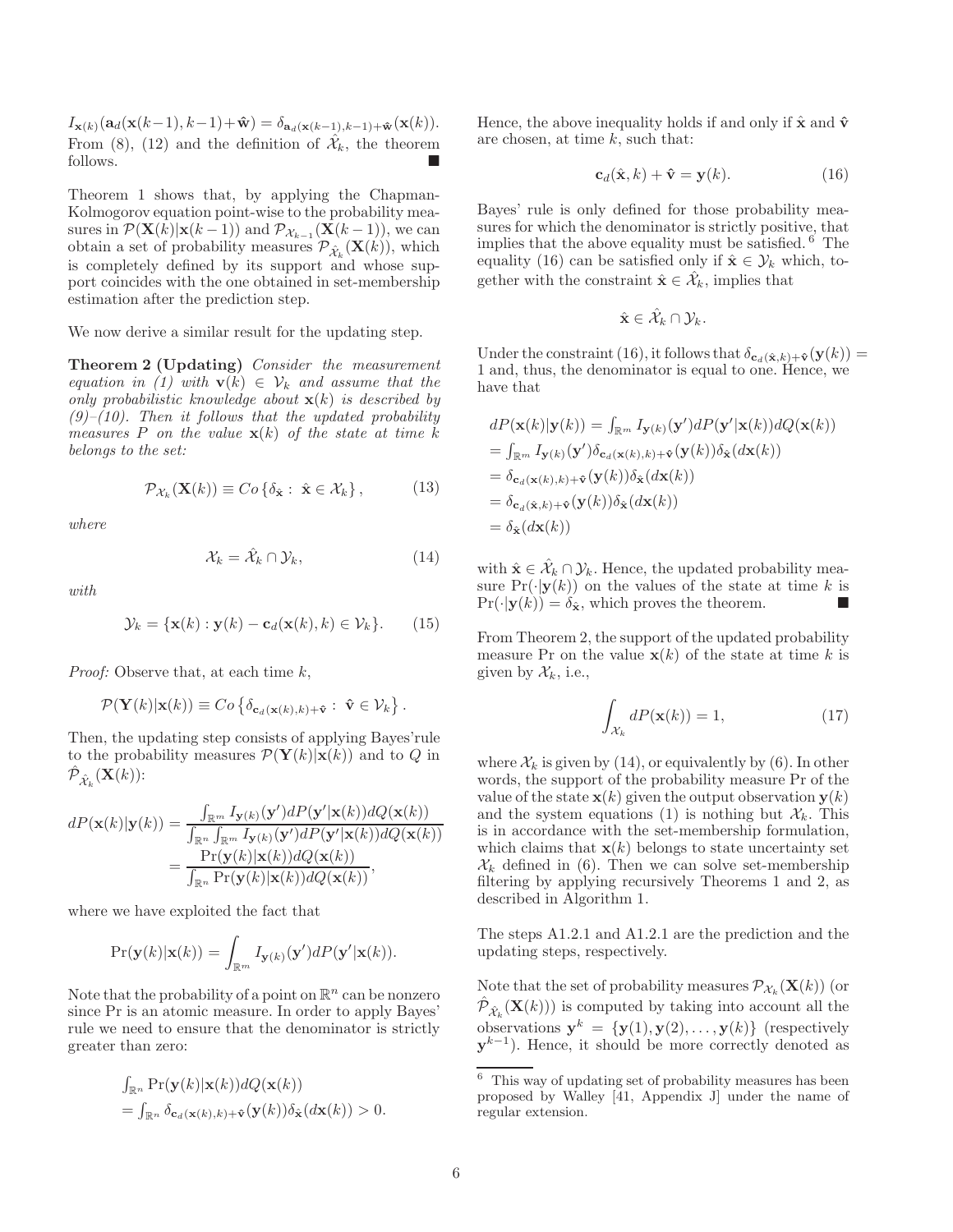Algorithm 1: prediction and updating

**A1.1** Initialize  $\mathcal{P}_{\mathcal{X}_0}(\mathbf{X}(0)) \equiv Co\{\delta_{\hat{\mathbf{x}}} : \ \hat{\mathbf{x}} \in \mathcal{X}_0\}.$ **A1.2** For  $k = 1, ..., T_o$ : **A1.2.1**  $\hat{\mathcal{P}}_{\hat{\mathcal{X}}_k}(\mathbf{X}(k)) \equiv Co\left\{\delta_{\hat{\mathbf{x}}} : \ \hat{\mathbf{x}} \in \hat{\mathcal{X}}_k\right\}$  with  $\hat{\mathcal{X}}_k$  defined in  $(10)$ ; **A1.2.2**  $\mathcal{P}_{\mathcal{X}_k}(\mathbf{X}(k)) \equiv Co\{\delta_{\hat{\mathbf{x}}} : \ \hat{\mathbf{x}} \in \mathcal{X}_k\}$  with  $\mathcal{X}_k$  defined in  $(14)$ .

 $\mathcal{P}_{\mathcal{X}_k}(\mathbf{X}(k)|\mathbf{y}^k)$  (respectively  $\mathcal{P}_{\hat{\mathcal{X}}_k}(\mathbf{X}(k)|\mathbf{y}^{k-1})$ ). We have omitted this notation for brevity.

**Remark 1** Under the assumptions  $(2a)$ , $(2b)$  and  $(5)$ , the set  $\mathcal{X}_k$  is a semialgebraic set in  $\mathbb{R}^n$ , described by the intersections of the semialgebraic sets  $\hat{\mathcal{X}}_k$  (Eq. (11)) and  $\mathcal{Y}_k$  (Eq. (15)). Formally,  $\mathcal{X}_k$  is the projection in the space of  $\mathbf{x}(k)$  of the set

$$
\tilde{\mathcal{X}}_k = \left\{ \tilde{\mathbf{x}} \in \mathbb{R}^{2n} : h_s(\tilde{\mathbf{x}}(k)) \leq 0, \ s = 1, \dots, m \right\}, \tag{18}
$$

where  $\tilde{\mathbf{x}}(k)$  is the augmented state vector  $\tilde{\mathbf{x}}(k)$  =  $\begin{bmatrix} \mathbf{x}^{\top}(k) & \mathbf{x}^{\top}(k-1) \end{bmatrix}^{\top}$  and  $h_s(\tilde{\mathbf{x}}(k))$  (with  $s = 1, \ldots, m$ ) are the polynomial functions in  $\mathbf{x}(k)$  and  $\mathbf{x}(k-1)$  (or equivalently in  $\tilde{\mathbf{x}}(k)$ ) defining  $\hat{\mathcal{X}}_k$  and  $\mathcal{Y}_k$ . In the rest of the paper, we will use the following notation to describe the set  $\mathcal{X}_k$ :

$$
\mathcal{X}_k = \{ \mathbf{x}(k) \in \mathbb{R}^n : h_s(\tilde{\mathbf{x}}(k)) \le 0, \ s = 1, \dots, m \}.
$$
 (19)

Remark 2 The reformulation of set-membership in the probabilistic framework is important for two main reasons.

First, it allows us to reinterpret the operations performed in set-membership estimation and justifies them in terms of a probabilistic framework. We have just seen the reinterpretation of prediction and updating in terms of the Chapman-Kolmogorov equation and Bayes' rule. We will further investigate this interpretation in the next sections. In particular, in Section 4, we will show that the convex membership set computed in set-membership estimation can also be interpreted as the set of posterior means calculated with respect to the posterior set of probability measures  $\mathcal{P}_{\mathcal{X}_k}(\mathbf{X}(k))$  (in the Bayesian setting, we know that the posterior mean is the optimal estimate with respect to a quadratic loss function  $-a$  similar result holds for the set of posterior means  $(42, Sec.5)$ . This result can also now be applied to set-membership estimation because, after this probabilistic interpretation, we are now able to compute expectations. Moreover, in Section 5 we will also highlight the connection between set-membership estimation and the theory of moments (through duality).

Second, we are now potentially able to combine setmembership and classical probabilistic uncertainty in order to obtain hybrid filters, i.e., stochastic (probabilistic) filters that are for instance able to use information about the bounding region as well as the probabilistic moments (mean and variance) of the noises or that are able to deal with a Gaussian measurement noise and a bounded, with known moments, process noise etc.. A first attempt in this direction is described in [29] for scalar systems. We plan to further investigate this direction in future work by using the theory of SOS polynomial optimization, that we also use in the next sections.

# 4 Computing the support as an inference on the set of probability measures

In the probabilistic formulation of filtering, all the available information at time  $k$  is encoded in the posterior probability distribution of the state  $\mathbf{x}(k)$  given all the observations  $y^k$ ). In the set-membership setting, this information is encoded in the updated set of probability measures  $\mathcal{P}_{\mathcal{X}_k}(\mathbf{X}(k))$ . Inferences can then be expressed in terms of expectations computed with respect to this set. The set-membership estimation problem can, for instance, be reformulated as follows:

$$
\Omega^* = \arg\min_{\Omega \subseteq \mathbb{R}^n} \int_{\Omega} d\mathbf{x}(k)
$$
  
s.t. (20)  

$$
\int_{\Omega} dP(\mathbf{x}(k)) = 1, \ \forall P \in \mathcal{P}_{\mathcal{X}_k}(\mathbf{X}(k)).
$$

The solution of (20) is the minimum-volume set  $\Omega \subseteq \mathbb{R}^n$ , such that  $Pr(\mathbf{x}(k) \in \Omega) = 1$  for all probability measures Pr in  $\mathcal{P}_{\mathcal{X}_k}(\mathbf{X}(k))$  (i.e., with support  $\mathcal{X}_k$ ). <sup>7</sup> Thus,  $\Omega^*$  coincides with  $\mathcal{X}_k$ .

Since  $\mathcal{X}_k$  may be not convex, the problem (20) is in general difficult to solve. However, the problem can be simplified by restricting  $\Omega$  to be convex, thus computing a convex outer-approximation of  $\mathcal{X}_k$ .

The following theorem shows that computing the minimum-volume convex set  $\Omega$  such that  $P(\mathbf{x}(k)) \in$  $\Omega$ ) = 1 is equivalent to obtain the set that includes all the possible means computed with respect to the probability measure in  $\mathcal{P}_{\mathcal{X}_k}(\mathbf{X}(k)).$ 

**Theorem 3** Assume that  $\mathcal{X}_k$  is compact and that  $\Omega_1 \subseteq$  $\mathbb{R}^n$  is a convex set defined as follows:

$$
\Omega_1 = arg \inf_{\Omega \subseteq \mathbb{R}^n, \Omega \text{ conv. } \Omega} f d\mathbf{x}(k)
$$
  
s.t. (21)  

$$
\int_{\Omega} dP(\mathbf{x}(k)) = 1, \ \ \forall P \in \mathcal{P}_{\mathcal{X}_k}(\mathbf{X}(k))
$$

<sup>7</sup> It is thus the union of all the supports of the probability measures in  $\mathcal{P}_{\mathcal{X}_k}(\mathbf{X}(k)).$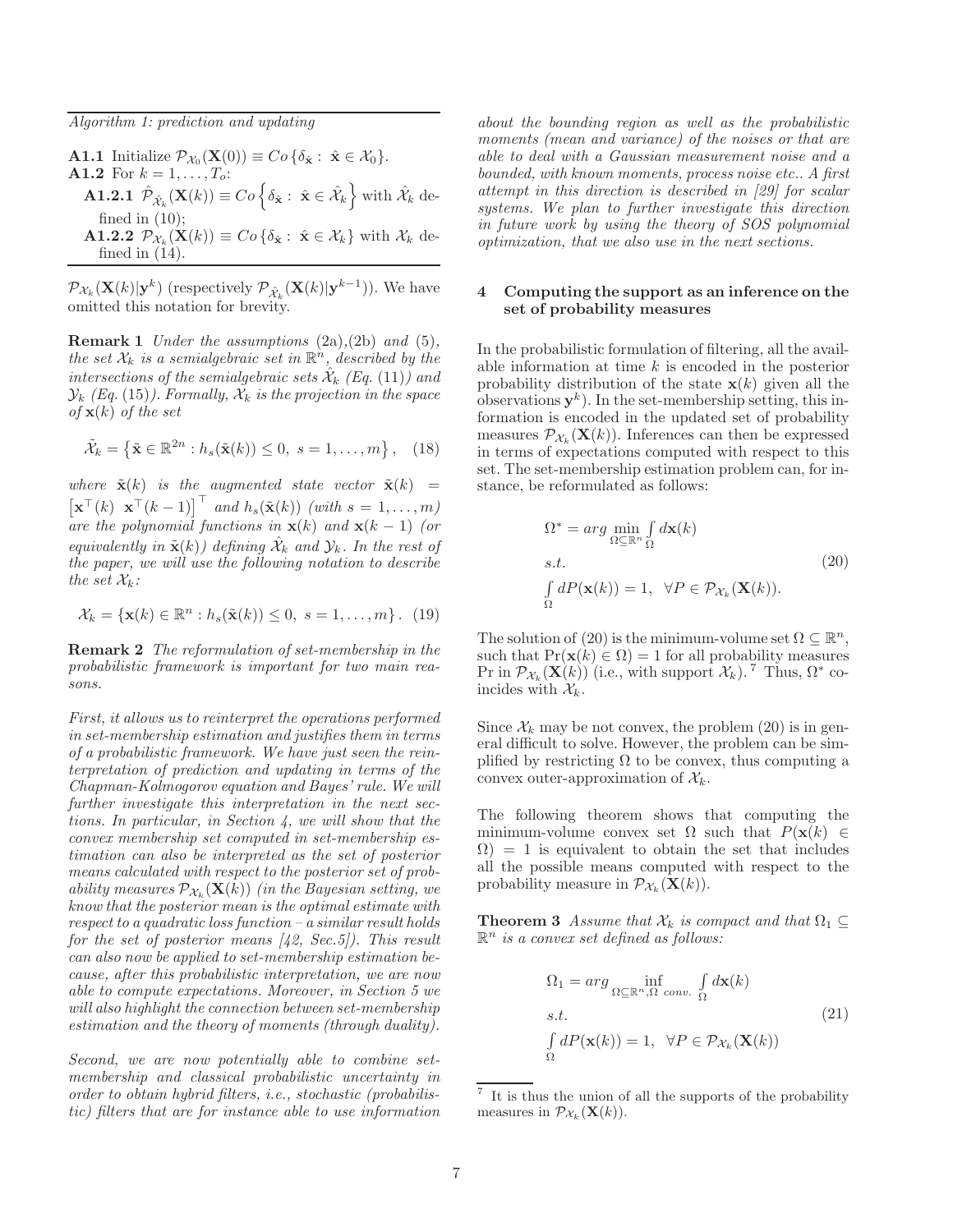Then, it results that  $\Omega_1 = \mathcal{M}$ , with

$$
\mathcal{M} = \left\{ \int_{\mathcal{X}_k} \mathbf{x}(k) dP(\mathbf{x}(k)) \colon \ P \in \mathcal{P}_{\mathcal{X}_k}(\mathbf{X}(k)) \right\}.
$$
 (22)

*Proof:* From (21) it follows that  $\Omega_1$  is the minimum volume convex set that includes  $\mathcal{X}_k$ . Thus, if  $\mathcal{X}_k$  is convex, then  $\Omega_1 = \mathcal{X}_k$ . Hence, from (8), the equality

$$
\int_{\mathcal{X}_k} \mathbf{x}(k) \delta_{\hat{\mathbf{x}}(k)}(d\mathbf{x}(k)) = \hat{\mathbf{x}}(k),
$$

and (22), it immediately follows that  $\mathcal{M} = \Omega_1$ . Conversely assume that  $\mathcal{X}_k$  is not convex, then  $\Omega_1 \supset \mathcal{X}_k$ . Since  $\Omega_1$  is the minimum volume convex set that includes  $\mathcal{X}_k$ , then  $\Omega_1$  must be equal to the convex-hull of  $\mathcal{X}_k$ . This means that for each  $\hat{\mathbf{x}} \in \Omega_1$ , there exist  $\mathbf{z}_1, \mathbf{z}_2 \in \mathcal{X}_k$  such that  $w\mathbf{z}_1 + (1 - w)\mathbf{z}_2 = \hat{\mathbf{x}}$  for some  $w \in [0, 1]$  (by definition of convex hull). Then, consider the probability measure

$$
w\delta_{\mathbf{z}_1} + (1 - w)\delta_{\mathbf{z}_2}.\tag{23}
$$

Because of (8), it holds:

$$
w\delta_{\mathbf{z}_1} + (1 - w)\delta_{\mathbf{z}_2} \in \mathcal{P}_{\mathcal{X}_k}(\mathbf{X}(k)),\tag{24}
$$

and

$$
\int_{\mathcal{X}_k} \mathbf{x}(k) \left( w \delta_{\mathbf{z}_1} (d\mathbf{x}(k)) + (1 - w) \delta_{\mathbf{z}_2} (d\mathbf{x}(k)) \right) = \hat{\mathbf{x}}.
$$
 (25)

Thus,  $\hat{\mathbf{x}}$  belongs to  $\mathcal{M}$ , and vice versa.

Theorem 3 has the following fundamental implications:

- a convex outer-bounding of the set of all the possible means computed with respect to the probability measures in  $\mathcal{P}_{\mathcal{X}_k}(\mathbf{X}(k))$  (i.e., the set  $\mathcal{M})$  is also a convex outer-bounding of the support  $\mathcal{X}_k$  of the set of probability measures  $\mathcal{P}_{\mathcal{X}_k}(\mathbf{X}(k)).$
- the tightest convex outer-bounding of the support  $\mathcal{X}_k$ of the set of probability distributions  $\mathcal{P}_{\mathcal{X}_k}(\mathbf{X}(k))$  is the set of the means computed with respect to the probability measure in  $\mathcal{P}_{\mathcal{X}_k}(\mathbf{X}(k)).$

We can thus use M as an outer-approximation of  $\mathcal{X}_k$ . Algorithm 1 is therefore modified to include the following additional steps.

Refinement of Algorithm 1: outer-approximation step

**A1.1.3** Outer-approximate  $\mathcal{X}_k$  with M defined in (22). **A1.1.4** Redefine  $\mathcal{P}_{\mathcal{X}_k}(\mathbf{X}(k)) \equiv Co\{\delta_{\hat{\mathbf{x}}} : \ \hat{\mathbf{x}} \in \mathcal{M}\}.$ 

Unfortunately, Theorem 3 does not provide a constructive way to find the set  $M$ . However, by restricting the outer-approximation of the support  $\mathcal{X}_k$  to have a simple form (e.g., a polytope), Theorem 3 can be still exploited to determine an outer-bounding set of  $\mathcal{X}_k$ . The following theorem provides results to compute an outer-bounding box of  $\mathcal{X}_k$ .

Theorem 4 (Box approximation) The minimum volume box that includes  $\mathcal{X}_k$  can be found by solving the following family of optimization problems

$$
\overline{\underline{x}}_i^*(k) = \underset{P}{\underset{P}{\text{opt}}} \int x_i(k) dP(\mathbf{x}(k))
$$
\n
$$
s.t. \int_{\mathcal{X}_k} dP(\mathbf{x}(k)) = 1.
$$
\n(26)

for  $i = 1, \ldots, n$ , where by selecting opt to be min or max we obtain the half-spaces  $\int x_i(k)dP(\mathbf{x}(k)) \geq \underline{x}_i^*(k)$  and, respectively,  $\int x_i(k)dP(\mathbf{x}(k)) \leq \overline{x}_i^*(k)$  which define the box.

The proof of Theorem 4 is provided together with the proof of Theorem 5. Based on Theorem 4, by computing the lower and upper means of the components  $x_1(k), \ldots, x_n(k)$  of the vector  $\mathbf{x}(k)$ , the tightest box that outer-approximates  $\mathcal{X}_k$  is obtained. In the following we will discuss how to efficiently solve optimization problems similar to (26) and how to find an outerapproximation of  $\mathcal{X}_k$  that is less conservative than a box. For simplicity of notation, in the rest of the paper, the dependence of the state  $\mathbf{x}(k)$  and of the set  $\mathcal{X}_k$  on the time index  $k$  will be dropped, and only used when necessary.

# 5 Exploiting duality

In this section we discuss how to efficiently solve optimization problems similar to (26). In particular, we slightly modify (26) in order to be able to determine the more general half-space

$$
\mathcal{H} = \left\{ \rho \in \mathbb{R}^n : \boldsymbol{\omega}^\top \rho \le \nu \right\},\tag{27}
$$

where  $\boldsymbol{\omega} \in \mathbb{R}^n$ ,  $\nu \in \mathbb{R}$  and  $\rho = \int \mathbf{x} dP(\mathbf{x})$ .<sup>8</sup>

**Theorem 5** Let us fix the normal vector  $\omega$  defining the half-space  $\mathcal H$  in (27). Then, the tightest half-space  $\mathcal H$  including  $\mathcal M$  (or equivalently, including  $\mathcal X$ ), is obtained for  $\nu = \nu^*$ , with

$$
\nu^* = \max_{P} \int \omega^{\top} \mathbf{x} dP(\mathbf{x})
$$
  
s.t. 
$$
\int_{\mathcal{X}} dP(\mathbf{x}) = 1.
$$
 (28)

The half-space  $H$  lies on the space of the means.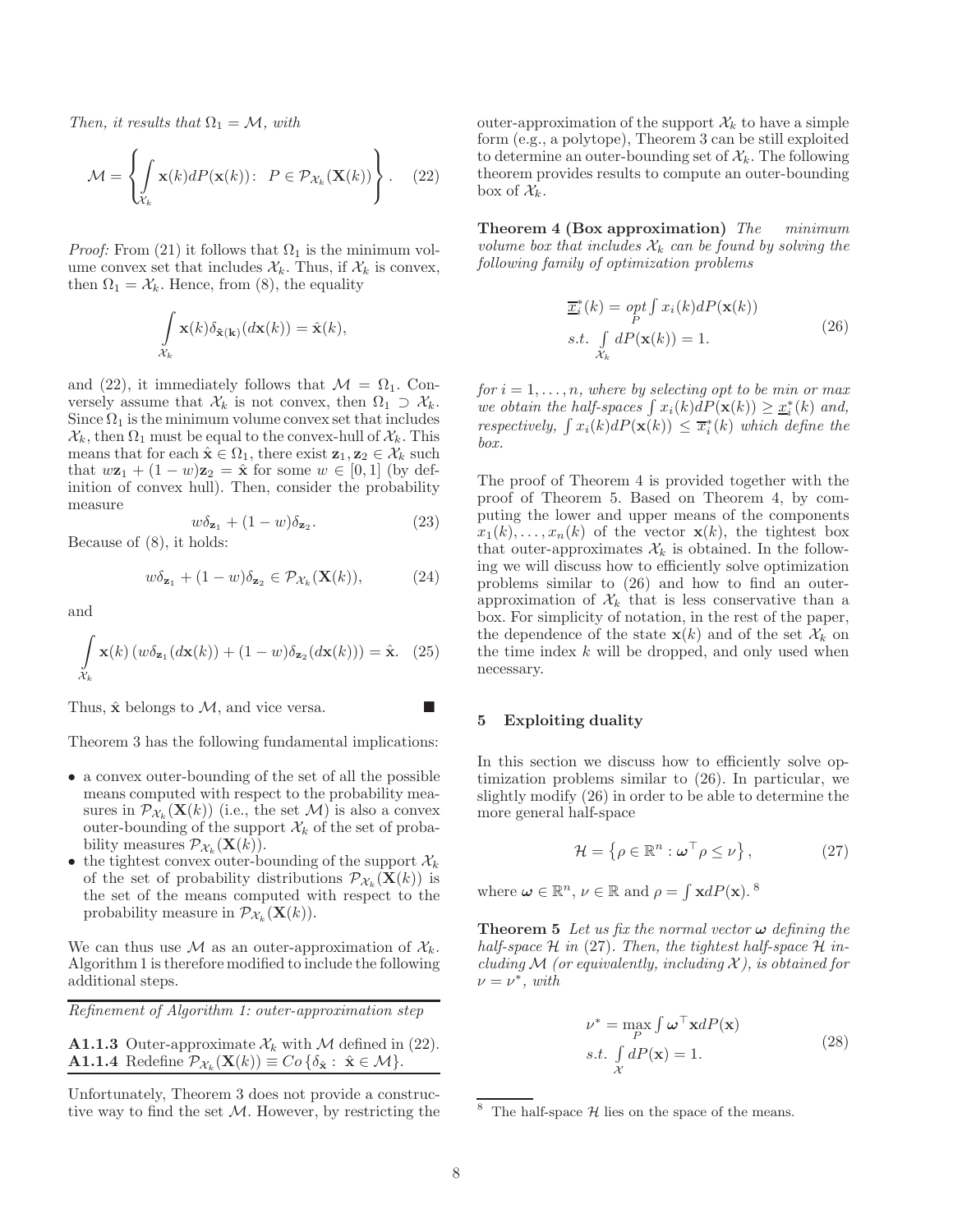*Proof:* Let  $\rho = \int \mathbf{x} dP(\mathbf{x})$  be a point belonging to M. Let us first prove that if  $\nu \geq \nu^*$ , then  $\mathcal{M} \subseteq \mathcal{H}$ . First, note that:

$$
\omega^{\top} \rho \leq \nu^* = \sup_P \omega^{\top} \int \mathbf{x} dP(\mathbf{x})
$$
  
s.t. 
$$
\int_{\mathcal{X}} dP(\mathbf{x}) = 1
$$

Therefore, for  $\nu \geq \nu^*$ ,  $\omega^{\top} \rho \leq \nu^* \leq \nu$ , which means that  $\rho = \int \mathbf{x} dP(\mathbf{x})$  also belongs to H for all  $\rho \in \mathcal{M}$ . Thus, H contains M. By choosing  $\nu = \nu^*$ , we obtain the tightest half-space defined by the normal vector  $\omega$  that includes  $\mathcal{M}$ .

It can be observed that (28) reduces to (26) when  $\boldsymbol{\omega} = \mathbf{e}_i$ for  $i = 1, \ldots, n$ , where  $e_i$  is an element of the natural basis of  $\mathbb{R}^n$ . Note that, in Problem (28): (i) the optimization variables are the amount of non-negative mass assigned to each point **x** in X (i.e., the measure  $Pr(\mathbf{x})$ ); (ii) the objective function and the constraint are linear in the optimization variables. Therefore, (28) is a semiinfinite linear program (i.e., infinite number of decision variables but finite number of constraints). By exploiting duality of semi-infinite linear program (see for instance [43]), we can write the dual of (28), which is defined as:

$$
\nu^* = \inf_{\nu} \nu
$$
  
s.t.  $\nu \ge \omega^{\top} \mathbf{x}, \quad \forall \mathbf{x} \in \mathcal{X},$  (29)

which is also a semi-infinite linear program (i.e., finite number of decision variables  $(\nu)$  but infinite number of constraints).

A solution  $\nu$  is feasible for Problem (29) provided that:

$$
\nu - \boldsymbol{\omega}^\top \mathbf{x} \geq 0, \ \forall \mathbf{x} \in \mathcal{X}.
$$

Hence, checking the feasibility of  $\nu$  is equivalent to check the non-negativity of the polynomial  $\nu - \boldsymbol{\omega}^\top \mathbf{x}$  in the set  $\mathcal{X}.$ 

Remark 3 The probabilistic formulation of the setmembership estimation described so far is general enough, and it is valid also when the dynamical system in (1) is not a polynomial system and when the uncertainty sets  $\mathcal{X}_0, \mathcal{W}_k, \mathcal{V}_k$  in (4) are not semialgebraic, but just compact sets. The assumptions of polynomiality are used in the following to efficiently solve the semi-infinite linear programming problem (29) through convex optimization.

## 5.1 Sum-of-squares polynomials

A sufficient condition for a polynomial to be nonnegative over a semialgebraic set is that it can be written in terms of sum-of-squares (SOS) polynomials (see, e.g., [44]).

**Definition 1** A polynomial  $\sigma(\tilde{\mathbf{x}})$ , with  $\tilde{\mathbf{x}} \in \mathbb{R}^{2n}$ , of degree 2d is a sum-of-squares polynomial, denoted by  $\sigma(\tilde{\mathbf{x}}) \in \Sigma[\tilde{\mathbf{x}}]$ , if and only if it can be written as:

$$
\sigma(\tilde{\mathbf{x}}) = \mathbf{q_d}(\tilde{\mathbf{x}})^\top \mathbf{Q} \mathbf{q_d}(\tilde{\mathbf{x}}),\tag{30}
$$

where  $\mathbf Q$  is a real symmetric positive semidefinite matrix of dimension  $\binom{2n+d}{d}$ . The vector of monomials  $q_d(\tilde{x})$  is defined as in (3). The set of SOS polynomials of degree less then or equal to 2d is denoted as  $\Sigma_{2d}[\tilde{\mathbf{x}}]$ .

Then, for a given integer  $d \geq 1$ , a sufficient condition for  $\nu - \boldsymbol{\omega}^{\top} \mathbf{x}$  to be non-negative in X is (see for instance [37, Ch. 4]):

$$
\nu - \boldsymbol{\omega}^{\top} \mathbf{x} = \sigma_0(\tilde{\mathbf{x}}) - \sum_{s=1}^{m} \sigma_s(\tilde{\mathbf{x}}) h_s(\tilde{\mathbf{x}}) \quad \forall \ \tilde{\mathbf{x}} \in \mathbb{R}^{2n}
$$
  

$$
\sigma_0(\tilde{\mathbf{x}}), \sigma_1(\tilde{\mathbf{x}}), \dots, \sigma_m(\tilde{\mathbf{x}}) \in \Sigma_{2d}[\tilde{\mathbf{x}}],
$$
 (31)

where  $h_s(\tilde{\mathbf{x}})$  (with  $s = 1, \ldots, m$ ) are the polynomial nonpositive inequality constraints defining the semialgebraic set  $X$ . In order to avoid confusion, we would like to stress that also  $\nu - \boldsymbol{\omega}^\top \mathbf{x}$  is a polynomial in the variable  $\tilde{\mathbf{x}}$ . In fact, we remind that the augmented state  $\tilde{\mathbf{x}}(k)$  is defined as:  $\tilde{\mathbf{x}}(k) = \begin{bmatrix} \mathbf{x}^{\top}(k) & \mathbf{x}^{\top}(k-1) \end{bmatrix}^{\top}$ .

The following (more conservative) optimization problem can be then solved instead of (29):

$$
\nu^{**} = \inf_{\nu, \sigma_s} \nu
$$
  
\n
$$
\nu - \omega^{\top} \mathbf{x} = \sigma_0(\tilde{\mathbf{x}}) - \sum_{s=1}^m \sigma_s(\tilde{\mathbf{x}}) h_s(\tilde{\mathbf{x}}), \quad \forall \ \tilde{\mathbf{x}} \in \mathbb{R}^{2n}
$$
  
\n
$$
\sigma_0(\tilde{\mathbf{x}}), \sigma_1(\tilde{\mathbf{x}}), \dots, \sigma_m(\tilde{\mathbf{x}}) \in \Sigma_{2d}[\tilde{\mathbf{x}}].
$$
\n(32)

Note that, by rewriting the SOS polynomials  $\sigma_s(\tilde{\mathbf{x}})$  (with  $s = 0, \ldots, m$  as in (30), Problem (32) can be also rewritten as:

$$
\nu^{**} = \inf_{\nu, \mathbf{Q}_s} \nu
$$
  
\n
$$
\nu - \omega^{\top} \mathbf{x} = \mathbf{q_d}(\tilde{\mathbf{x}})^{\top} \mathbf{Q}_0 \mathbf{q_d}(\tilde{\mathbf{x}}) +
$$
  
\n
$$
- \sum_{s=1}^{m} \mathbf{q_d}(\tilde{\mathbf{x}})^{\top} \mathbf{Q}_s \mathbf{q_d}(\tilde{\mathbf{x}}) h_s(\tilde{\mathbf{x}}), \quad \forall \ \tilde{\mathbf{x}} \in \mathbb{R}^{2n}
$$
  
\n
$$
\mathbf{Q}_s \succeq 0, \quad s = 0, \dots, m.
$$
\n(33)

Some remarks:

(1) Problem (33) is a semidefinite programming (SDP) problem [44,45], thus convex. In fact, checking if the polynomial  $\nu - \omega^T \mathbf{x}$  is equal to  $\mathbf{q_d}(\tilde{\mathbf{x}})^{\top} \mathbf{Q}_0 \mathbf{q_d}(\tilde{\mathbf{x}}) - \sum_{s=1}^{m} \mathbf{q_d}(\tilde{\mathbf{x}})^{\top} \mathbf{Q}_s \mathbf{q_d}(\tilde{\mathbf{x}}) h_s(\tilde{\mathbf{x}})$  for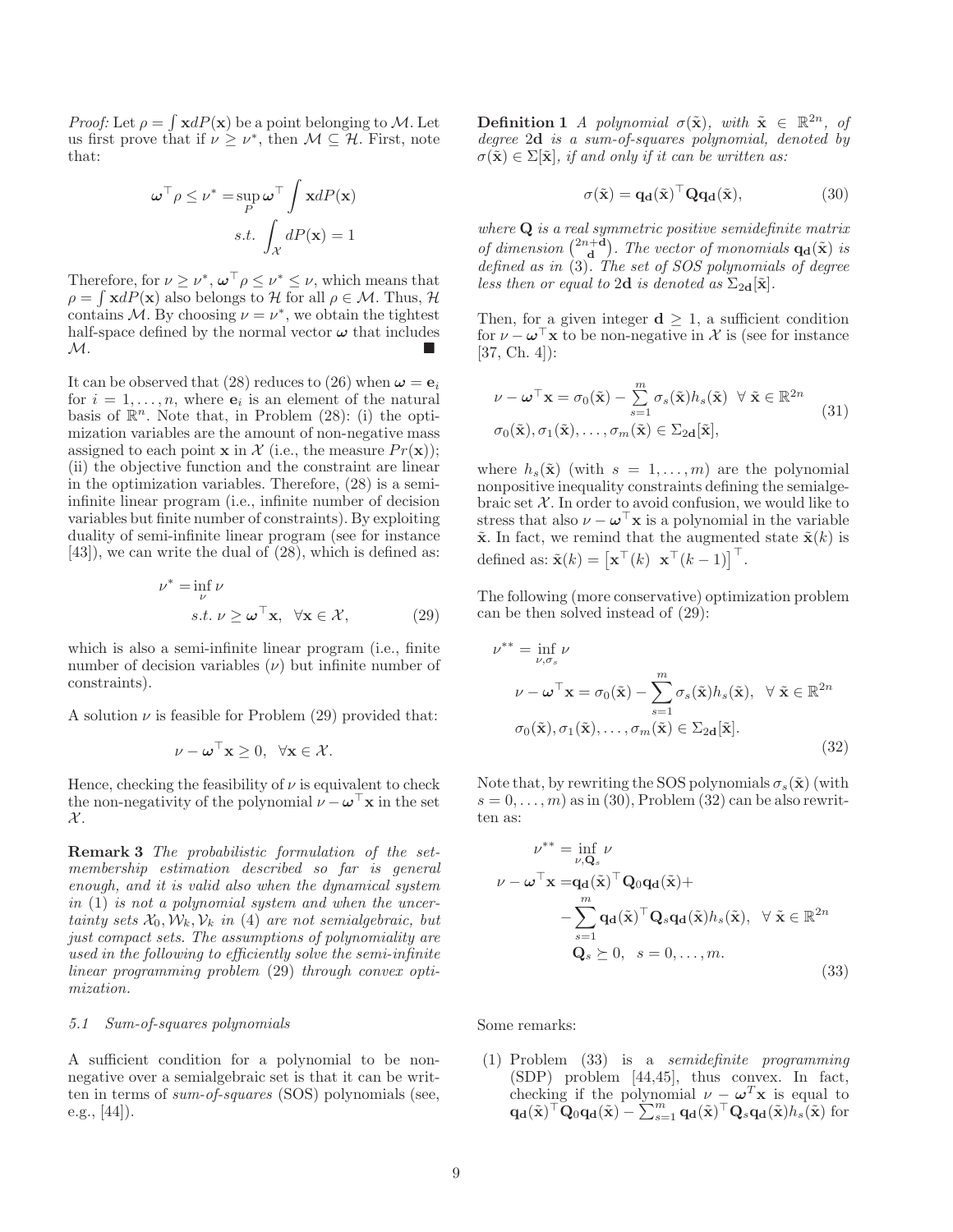all  $\tilde{\mathbf{x}} \in \mathbb{R}^{2n}$  leads to linear equalities in  $\nu$  and in the matrix coefficients  $\mathbf{Q}_s$  (with  $s = 1, \ldots, m$ ). Besides, enforcing  $\sigma_0(\tilde{\mathbf{x}}), \sigma_1(\tilde{\mathbf{x}}), \ldots, \sigma_m(\tilde{\mathbf{x}})$  to be sum of square polynomials leads to linear matrix inequality (LMI) constraints in the coefficients of  $\sigma_0(\tilde{\mathbf{x}}), \sigma_1(\tilde{\mathbf{x}}), \ldots, \sigma_m(\tilde{\mathbf{x}})$  (i.e.,  $\mathbf{Q}_s \succeq 0$ ).

- (2) For  $\nu = \nu^{**}$ , the robust constraint  $\nu^{**} \omega^{\top} \mathbf{x} \geq$ 0  $\forall x \in \mathcal{X}$  appearing in Problem (29) is guaranteed to be satisfied. As matter of fact, for all  $\tilde{\mathbf{x}} \in \tilde{\mathcal{X}}, h_s(\tilde{\mathbf{x}}) \leq 0$  (with  $s = 1, \ldots, m$ ) by definition of  $\tilde{\mathcal{X}}$ . Furthermore, the SOS polynomials  $\sigma_s(\tilde{\mathbf{x}}) = \mathbf{q_d}(\tilde{\mathbf{x}})^{\top} \mathbf{Q}_s \mathbf{q_d}(\tilde{\mathbf{x}})$  (with  $s = 0, \ldots, m$ ) are always nonnegative over  $\mathbb{R}^{2n}$  as  $\mathbf{Q}_s \succeq 0$ . Thus, both the left and the right side of the equation in Problem (33) are nonnegative for all  $\tilde{\mathbf{x}} \in \tilde{\mathcal{X}}$ .
- (3) Since the equality constraint in (33) gives only a sufficient condition for the non-negativity of  $\nu - \boldsymbol{\omega}^{\top} \mathbf{x}$ on  $\mathcal{X}$ , it follows that  $\nu^* \leq \nu^{**}$ . Therefore, conservativeness is introduced in solving (33) instead of (29), as highlighted in Corollary 1.
- (4) However, according to the Putinar's Positivstellensatz (see, e.g., [46] and [47, Ch. 3]), a polynomial which is nonnegative over a compact semialgebraic set  $X$  can exactly always be written as a combination of SOS polynomials, provided that the degree of the SOS polynomials  $\sigma_0(\tilde{\mathbf{x}}), \ldots, \sigma_m(\tilde{\mathbf{x}})$  is large enough. In other words, we can make  $\nu^{**}$  close to  $\nu^*$  by increasing the degree of the SOS. However, in practice it often happens that the relaxed solution  $\nu^{**}$  and the optimal one  $\nu^{*}$  coincide with each other for small values of the SOS degree 2d.

**Corollary 1** The set  $M$  is guaranteed to belong to the halfspace  $\mathcal{H}: \boldsymbol{\omega}^\top \mathbf{x} \leq \nu^{**}, i.e.$ 

$$
\mathcal{M} \subseteq \mathcal{H}.\tag{34}
$$

Proof: The proof straightforwardly follows from Theorem 5 and  $\nu^* \leq \nu^{**}$ .

Example 2 Let us consider the discrete-time polynomial system described by the difference equations:

$$
x_1(k) = x_1(k-1)x_2(k-1)(x_1(k-1) + x_2(k-1)) + w_1(k-1),
$$
  
\n
$$
x_2(k) = x_1(k-1)x_2(k-1)(2x_1(k-1) + x_2(k-1)) + w_2(k-1).
$$
  
\n(35)

The output equation is given by:

$$
y(k) = x_1(k) + x_2(k) + v(k).
$$
 (36)

The following conditions are assumed: (i) the initial state  $\mathbf{x}(0)$  belongs to  $\mathcal{X}_0 = \{\mathbf{x}(0):\; \|\mathbf{x}(0)\|_2 \leq 0.2\},$  the process noise  $\mathbf{w}(k) = [w_1(k) \ w_2(k)]^\top$  is bounded by  $\|\mathbf{w}(k)\|_2 \leq$ 0.4, and the measurement noise by  $\|\mathbf{v}(k)\|_{\infty} \leq 0.5$ . The observed output  $y(k)$  at time  $k = 1$  is  $y(k) = 0$ . We are interested in computing an half-space  $\mathcal{H}: \omega^{\top} \rho \leq \nu$ 



Fig. 1. True state uncertainty set  $\mathcal{X}_1$  (dark grey region) and half-space  $\mathcal{H}$  :  $-\rho_1 - 0.5\rho_2 \leq 0.45$  (light gray region).

containing the state uncertainty set  $\mathcal{X}_k$  (or equivalently M) at time  $k = 1$ . The normal vector  $\omega$  characterizing H is fixed and it is equal to  $\boldsymbol{\omega} = [-1 \ -0.5]^\top$ . In order to compute the constant parameter  $\nu$  defining  $\mathcal{H}$ , the SDP Problem (33) with  $\tilde{\mathbf{x}}(1) = [\mathbf{x}^T(1) \ \mathbf{x}^T(0)]^T$  and

$$
h_1(\tilde{\mathbf{x}}(1)) : x_1(0)^2 + x_2(0)^2 - 0.2^2 \le 0,
$$
\n
$$
h_2(\tilde{\mathbf{x}}(1)) : \underbrace{(x_1(1) - x_1(0)x_2(0)(x_1(0) + x_2(0)))^2}_{w_1^2(0)} + \underbrace{(x_1(1) - x_1(0)x_2(0)(2x_1(0) + x_2(0)))^2}_{w_2^2(0)} - 0.4^2 \le 0,
$$
\n
$$
h_3(\tilde{\mathbf{x}}(1)) : \underbrace{y(1) - x_1(1) - x_2(1)}_{\mathbf{v}(1)} - 0.5 \le 0,
$$
\n
$$
h_4(\tilde{\mathbf{x}}(1)) : - \underbrace{\left(y(1) - x_1(1) - x_2(1)}_{\mathbf{v}(1)}\right) - 0.5 \le 0,
$$
\n(38)

is solved for a SOS degree  $2d = 4$ . The SOStools [48] has been used to easily handle the SOS polynomials appearing in (33). The CPU time taken by the solver SeDuMi  $[49]$ to compute a solution of the SDP Problem (33) on a 2.40- GHz Intel Pentium IV with 3 GB of RAM is 2.1 seconds. The computed half-space  $\mathcal H$  is plotted in Fig. 1, along with the true state uncertainty set  $\mathcal{X}_1$ . According to Theorem 5 and Corollary 1,  $\mathcal{X}_1$  is included in the half-space  $\mathcal{H}$ . Note also that, although the original robust optimization problem (29) has been replaced with the SDP problem (33), the computed parameter  $\nu^{**}$  defining H is such that the hyperplane  $\boldsymbol{\omega}^\top \mathbf{x} = \nu^{**}$  is "almost" tangent to the set  $\mathcal{X}_1$ . Thus, only a small level of conservativeness is introduced in using SOS.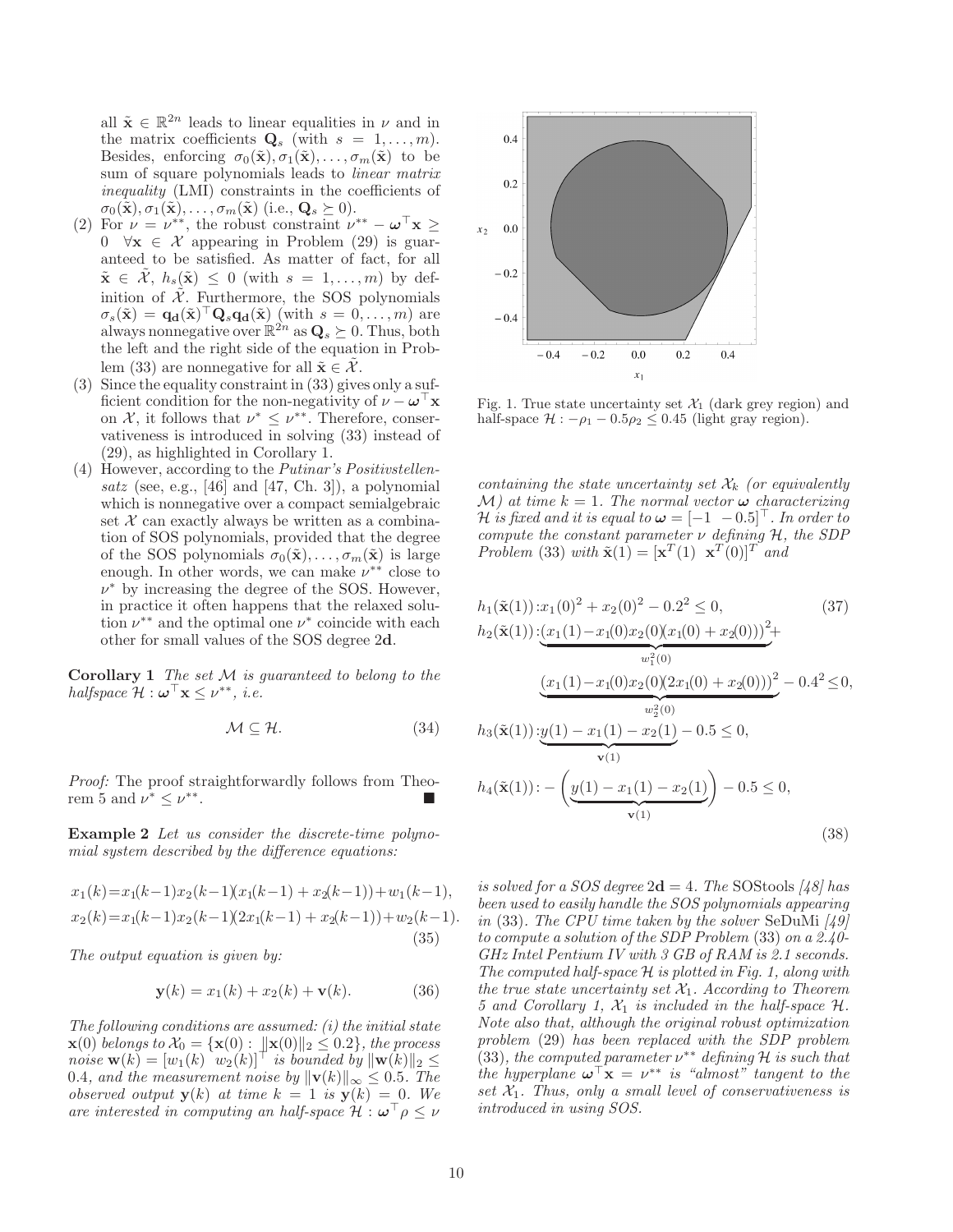## 6 Computation of the minimum-volume polytope containing M

In the previous section, given the normal vector  $\omega$  defining the half-space  $\mathcal{H}$  in (27), we have shown how to compute, through convex optimization, the constant parameter  $\nu$  such that  $\mathcal{M} \subset \mathcal{H}$ .

Now consider the following family of half-spaces:

$$
\mathcal{H}_j = \left\{ \rho \in \mathbb{R}^n : \omega_j^\top \rho \leq \nu_j \right\},\
$$

for  $j = 1, \ldots, J$  with  $J \geq n+1$ . Our goal is to choose the normal vectors  $\boldsymbol{\omega}_i$ , along with the constant parameters  $\nu_j$ , defining the half-spaces  $\mathcal{H}_j$  such that

(1)  $\mathcal{M} \subseteq \mathcal{S} = \bigcap_{j=1}^{J} \mathcal{H}_j;$ 

(2) the polytope  $S$  has minimum volume.

In other words, now also the normal vectors  $\omega_i$  for  $j =$  $1, \ldots, J$  have to be optimized. Then, we can formulate the problem we aim to solve as:

$$
\inf_{S} \int_{S} d\mathbf{x} \text{s.t.} \mathcal{M} \subseteq S,
$$
\n(39)

where  $\mathcal S$  in (39) is constrained to be a polytope.

There are two main aspects making (39) a challenging problem, i.e.,

- (1) the minimum-volume polytope outer-approximating a generic compact set in  $\mathbb{R}^n$  might not exist. For instance, if  $M$  is an ellipsoid, its convex hull is described by an infinite number of half-spaces, namely all the supporting hyperplanes at every boundary point of M.
- (2) the problem of computing the exact volume  $\int_{\mathcal{S}} d\mathbf{x}$ of a polytope S in  $\mathbb{R}^n$  is  $\#P$ -hard (see, e.g. [50,51]. The interested reader is also referred to [52] for details on  $\#P$ -hard problems). Although several algorithms have been proposed in the literature to compute the volume of a polytope  $S$  through triangulation [53–56], Gram's relation [57], Laplace transform [58] or randomized methods [59–61], all the approaches mentioned above require an exact description of the polytope  $S$  in terms of its half-space or vertex representation. However, in our case, the parameters  $\omega_j, \nu_j$  defining the half-spaces  $\mathcal{H}_j$  are unknown, as determining  $\omega_j, \nu_j$  is part of the problem itself.

In the following paragraph we present a greedy algorithm to evaluate an approximation of the minimum-volume polytope outer-approximating the set M.

#### 6.1 Approximation of the objective function

As already pointed out in the previous paragraph, one of the main problems in solving (39) is that an analytical expression for the computation of the volume of a polytope  $S$  in  $\mathbb{R}^n$  is not available and the polytope  $S$  is unknown, as computing  $S$  is part of the problem itself. In order to overcome such a problem, a Monte Carlo integration approach [62] is used here to approximate the volume of  $S$ . Specifically, given an outer-bounding box  $\beta$  of the set  $\mathcal M$  (which can be computed as discussed in Theorem 4) and a sequence of N random points  $\{p_i\}_{i=1}^N$ independent and uniformly distributed in  $\mathcal{B}$ , the integral  $\int_{\mathcal{S}} d\mathbf{x}$  can be approximated as:

$$
\int_{\mathcal{S}} d\mathbf{x} \approx Vol(\mathcal{B}) \frac{1}{N} \sum_{i=1}^{N} I_{\{\mathcal{S}\}}(p_i),\tag{40}
$$

where  $Vol(\mathcal{B})$  is the volume of the box  $\mathcal{B}$  and  $I_{\{\mathcal{S}\}}(p_i)$ is the indicator function of the (unknown) polytope  $\mathcal S$ defined as

$$
I_{\{\mathcal{S}\}}(p_i) = \begin{cases} 1 & \text{if } p_i \in \mathcal{S} \\ 0 & \text{otherwise} \end{cases}
$$
 (41)

Remark 4 It is worth remarking that:

$$
\mathbb{E}\left[Vol(\mathcal{B})\frac{1}{N}\sum_{i=1}^N I_{\{\mathcal{S}\}}(p_i)\right] = Vol(\mathcal{S}),
$$

where the expectation is taken with respect to the random variable pi. Furthermore, because of the strong law of large numbers,

$$
\lim_{N \to \infty} Vol(\mathcal{B}) \frac{1}{N} \sum_{i=1}^{N} I_{\{\mathcal{S}\}}(p_i) = Vol(\mathcal{S}) \text{ w.p. 1, (42)}
$$

where w.p. 1 is for with probability 1. For finite samples  $N$ , the level of accuracy of the approximation in  $(40)$ depends on the shape of the set  $S$  as well as on the volume of the outer box  $\mathcal{B}$ . The reader is referred to as [62] for details on Monte Carlo integration methods.

On the basis of (40), the volume minimization of problem (39) can be then approximated as

$$
\min_{\mathcal{S}\in\mathbf{S}} \sum_{i=1}^{N} I_{\{\mathcal{S}\}}(p_i)
$$
\n
$$
\text{s.t.} \quad \mathcal{M} \subseteq \mathcal{S} \tag{43}
$$

In the following subsection, we describe a greedy procedure aiming at computing an approximation of the minimization problem (43).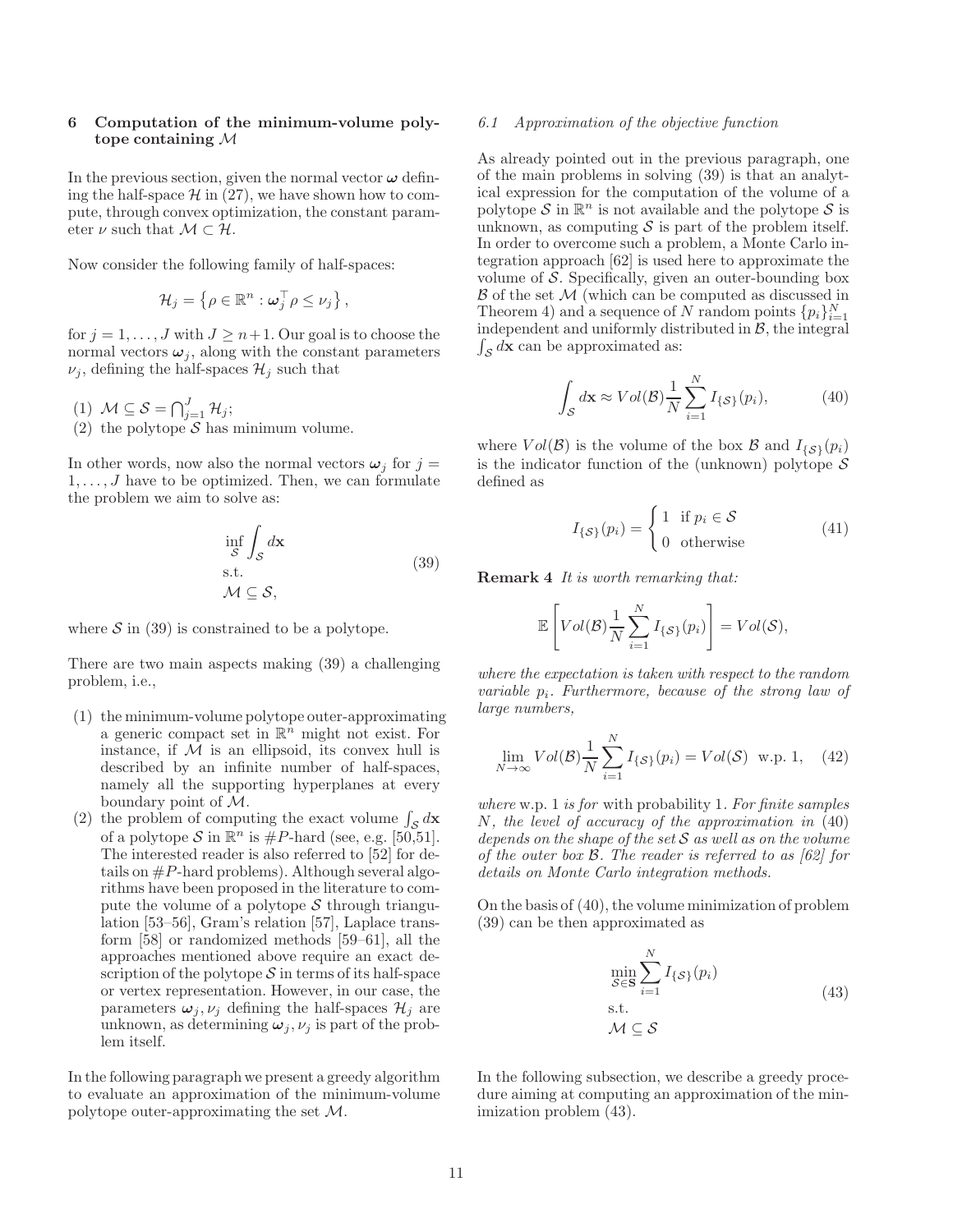#### 6.2 A greedy approach for solving (43)

The key steps of the approach proposed in this section to compute a polytopic outer-approximation  $S$  of the set M are summarized in Algorithm 2.

Algorithm 2: Polytopic outer approximation S of M [*input*] List  $\mathcal{L} = \{p_i\}_{i=1}^N$  of N random points uniformly distributed in the box B.

**A2.1** Set  $j = 1$ .

**A2.2** Compute the half-space  $\mathcal{H}_j$ , defined as  $\mathcal{H}_j : \omega_j^{\top} \rho \nu_j \leq 0$  (with  $\omega_j \neq 0$ ), that contains the minimum number of points in the list  $\mathcal L$  and such that  $\mathcal M$  is included in  $\mathcal{H}_j$ , i.e.,

$$
\omega_j^*, \nu_j^* = \arg\min_{\substack{\omega_j \in \mathbb{R}^n \\ \nu_j \in \mathbb{R}}} \sum_{i=1}^N I_{\{\mathcal{H}_j\}}(p_i)
$$
  
s.t.  

$$
\omega_j \neq 0
$$
  

$$
\mathcal{M} \subseteq \mathcal{H}_j
$$
  

$$
p_i \in \mathcal{L}, \quad i = 1, ..., N
$$
 (44)

- **A2.3** Collect all the points  $p_i \in \mathcal{L}$  belonging to the halfspace  $\mathcal{H}_j$  (computed through (44)) in a list  $\mathcal{L}_j$ . Let  $N_j$ be the number of elements of  $\mathcal{L}_j$ .
- **A2.4** If  $N_j < N$ , then  $\mathcal{L} \leftarrow \mathcal{L}_j$ ,  $N \leftarrow N_j$ ,  $j \leftarrow j+1$  and go to step A2.2. Otherwise, set  $J = j - 1$  and go to step A2.5.
- **A2.5** Define the polytope  $S$  as

$$
S = B \cap \bigcap_{j=1}^{J} \mathcal{H}_j.
$$
 (45)

[*output*] Polytope  $S$ .

Algorithm 2 generates a sequence of half-spaces  $\mathcal{H}_1, \ldots, \mathcal{H}_J$  as follows. First, the half-space  $\mathcal{H}_1$  that minimizes an approximation of the volume of the polytope  $\mathcal{B} \cap \mathcal{H}_1$  is computed. The approximation is due to the fact that the volume of  $\mathcal{B} \cap \mathcal{H}_1$ , given by the integral  $\int_{\mathcal{B}\cap\mathcal{H}_1} d\mathbf{x}$ , is approximated (up to the constant  $\frac{Vol(\mathcal{B})}{N}$ ) by  $\sum_{i=1}^{N} I_{\{\mathcal{H}_1\}}(p_i)$  (corresponding to the objective function of problem (44)). Then, the new half-space  $\mathcal{H}_2$  that minimizes an approximation of the volume of the polytope  $\mathcal{B} \cap \mathcal{H}_1 \cap \mathcal{H}_2$  is generated. In order to approximate the volume of  $\mathcal{B} \cap \mathcal{H}_1 \cap \mathcal{H}_2$ , all the points  $p_i$  of the list  $\mathcal{L} = \{p_i\}_{i=1}^N$  that do not belong to the polytope  $\mathcal{B} \cap \mathcal{H}_1$ are discarded, and all and only the points belonging to  $\mathcal{B} \cap \mathcal{H}_1$  are collected in a new list  $\mathcal{L}_1 = \{p_i\}_{i=1}^{N_1}$  (step A2.3). The volume of  $\mathcal{B} \cap \mathcal{H}_1 \cap \mathcal{H}_2$  is then approximated by  $\sum_{i=1}^{N_1} I_{\{\mathcal{H}_2\}}(p_i)$ , with  $p_i \in \mathcal{L}_1$ . The procedure is repeated until  $N_{J+1} = N_J$  (step A2.4), which means that the number of samples  $p_i$  belonging to the polytope  $\mathcal{B} \cap \mathcal{H}_1 \cap \ldots \cap \mathcal{H}_{J+1}$  is equal to the number of samples  $p_i$  belonging to the polytope  $\mathcal{B} \cap \mathcal{H}_1 \cap \ldots \cap \mathcal{H}_J$ . Note that, because of the constraint  $\mathcal{M} \subseteq \mathcal{H}_j$  appearing in optimization problem (52), the half-spaces  $\mathcal{H}_1, \ldots, \mathcal{H}_J$  are guaranteed to contain the set  $\mathcal{M}$ , and thus  $S = \mathcal{B} \cap \bigcap_{j=1}^J \mathcal{H}_j$  is an outer approximation of  $\mathcal{M}$ .

Finally, we would like to remark that, in case we are interested also in bounding the maximum number of halfspaces defining the polytopic outer approximation  $S$ , Algorithm 2 can be stopped after an a-priori specified number of iterations.

Example 3 Let us consider again Example 2. The first steps of Algorithm 2 are visualized in Fig. 2. An outerbounding box B of the true state uncertainty set (dark gray region) is first computed (Fig.  $(a)$ ). A set of 80 random points (black dots) uniformly distributed in  $\beta$  is generated (Fig.  $(b)$ ). The half-space  $\mathcal{H}_1$  containing the true state uncertainty set and the minimum number of points is computed. The points which do not belong to  $\mathcal{H}_1$  are discarded (gray dots in Fig. (c)). A new half-space  $\mathcal{H}_2$ containing the true state uncertainty set and the minimum number of black dots is computed  $(Fig. (d))$ . Again, the points that do not belong to  $\mathcal{H}_1 \cap \mathcal{H}_2$  are discarded (gray dots in Fig.  $(d)$ ). The procedure terminates when no more black points can be discarded.



Fig. 2. First steps of Algorithm 2.

Technical details of step A2.2, which is the core of Algorithm 2, are provided in the following sections.

## 6.3 Approximation of the indicator functions

Note that the objective function of problem (44) is noncontinuous and nonconvex since it is the sum of the in-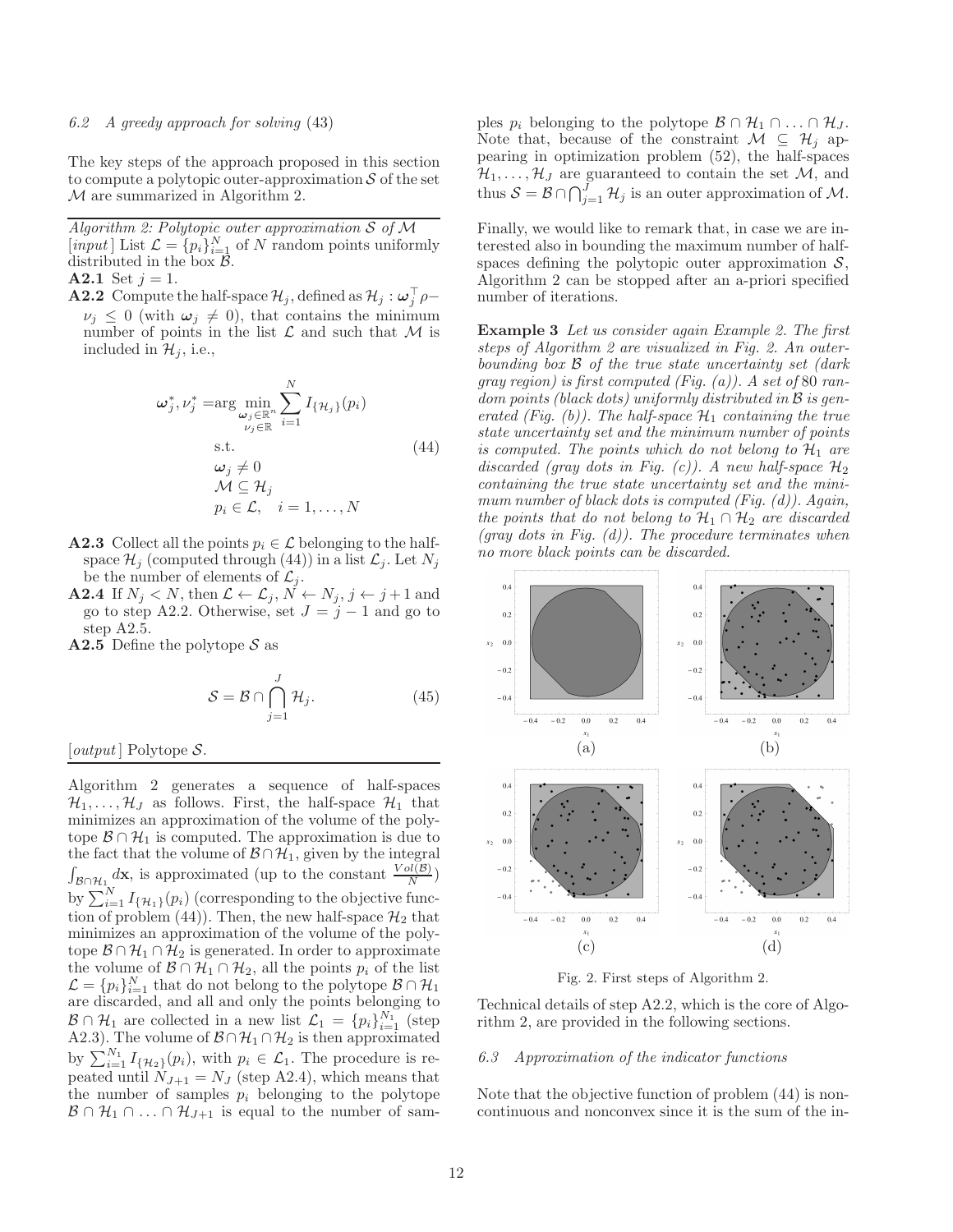

Fig. 3. Indicator function  $I_{\mathcal{H}_j}(p_i)$  (black solid line) and approximate function  $R_{\{\mathcal{H}_j\}}(p_i)$  (gray thin line). When  $\omega_j^{\top} p_i - \nu_j > 0$ ,  $I_{\{\mathcal{H}_j\}}(p_i)$  and  $R_{\{\mathcal{H}_j\}}(p_i)$  are overlapped and they are equal to 0.

dicator functions  $I_{\{\mathcal{H}_i\}}(p_i)$  defined as

$$
I_{\{\mathcal{H}_j\}}(p_i) = \begin{cases} 1 & \text{if } \boldsymbol{\omega}_j^\top p_i - \nu_j \le 0, \\ 0 & \text{if } \boldsymbol{\omega}_j^\top p_i - \nu_j > 0. \end{cases} \tag{46}
$$

We then transform it in a convex objective function. Each indicator function  $I_{\{\mathcal{H}_i\}}(p_i)$  is here approximated by the convex function  $R_{\{\mathcal{H}_i\}}(x_i)$  defined as

$$
R_{\{\mathcal{H}_j\}}(p_i) = \begin{cases} -\omega_j^\top p_i + \nu_j & \text{if } \omega_j^\top p_i - \nu_j \le 0, \\ 0 & \text{if } \omega_j^\top p_i - \nu_j > 0. \end{cases} (47)
$$

A plot of the functions  $I_{\{\mathcal{H}_i\}}(p_i)$  and  $R_{\{\mathcal{H}_i\}}(p_i)$  is given in Fig. 3.

Problem (44) is thus relaxed by replacing the indicator functions  $I_{\{\mathcal{H}_j\}}(p_i)$  with the convex functions  $R_{\{\mathcal{H}_j\}}(p_i)$ , i.e.,

$$
\tilde{\omega}_j^*, \tilde{\nu}_j^* = \arg\min_{\substack{\omega_j \in \mathbb{R}^n \\ \nu_j \in \mathbb{R}}} \sum_{i=1}^N R_{\{\mathcal{H}_j\}}(p_i)
$$
\ns.t.\n
$$
\omega_j \neq 0
$$
\n
$$
\mathcal{M} \subseteq \mathcal{H}_j
$$
\n
$$
p_i \in \mathcal{L}, \quad i = 1, ..., N.
$$
\n(48)

**Theorem 6** If (i) there exists at least one point  $p_i$  in the list  $\mathcal L$  such that  $\tilde{\boldsymbol{\omega}}_i^*$  $j^*{\,}^! \: p_i - \tilde{\nu}^*_j < 0 \: \textit{and} \: \textit{(ii)} \: \tilde{\bm{\omega}}^*_j, \tilde{\nu}^*_j \: \textit{is}$ the optimal solution of problem (48), then the hyperplane  $\tilde{\bm{\omega}}_j^{*^+} \rho - \tilde{\nu}_j^{*} = 0$  is a supporting hyperplane for the set M.

*Proof:* Theorem 6 is proved by contradiction. Let  $\tilde{\mathcal{H}}_j^*$  be the half-space defined as  $\tilde{\mathcal{H}}_j^*$ :  $\tilde{\omega}_j^{*^{\top}} \rho - \tilde{\nu}_j^* \leq 0$ . Let us suppose that  $\tilde{\omega}_j^*, \tilde{\nu}_j^*$  is a feasible solution of problem (48) such that  $\tilde{\omega}_j^{*^{\top}} \rho - \tilde{\nu}_j^{*} = 0$  is not a supporting hyperplane for *M*, that is, for some  $\varepsilon > 0$ ,  $\tilde{\mathcal{H}}_j : \tilde{\boldsymbol{\omega}}_j^{*^\top} \rho - \tilde{\nu}_j^* + \varepsilon \leq 0$ for all  $\mathbf{x} \in \mathcal{M}$ . Let us define  $\tilde{\nu}_j$  as  $\tilde{\nu}_j = \tilde{\nu}_j^* - \varepsilon$ . Note that  $\{\tilde{\omega}_j^*, \tilde{\nu}_j\}$  is still a feasible solution of problem (48) and  $\tilde{\mathcal{H}}_j \subseteq \tilde{\mathcal{H}}_j^*$ . Let  $V^* = \sum_{i=1}^N R_{\{\tilde{\mathcal{H}}_j^*\}}(p_i)$  be the value of the cost function of Problem (48) obtained for  $\boldsymbol{\omega} = \tilde{\boldsymbol{\omega}}_j^*$  and  $\nu = \tilde{\nu}_j^*$ .  $R_{\{\tilde{\mathcal{H}}_j^*\}}(p_i)$  is then given by

$$
R_{\{\tilde{\mathcal{H}}_{j}^{*}\}}(p_{i}) = \begin{cases} -\tilde{\omega}_{j}^{*^{\top}} p_{i} + \tilde{\nu}_{j}^{*} & \text{if } \tilde{\omega}_{j}^{*^{\top}} p_{i} - \tilde{\nu}_{j}^{*} \leq 0\\ 0 & \text{if } \tilde{\omega}_{j}^{*^{\top}} p_{i} - \tilde{\nu}_{j}^{*} > 0 \end{cases}
$$
(49)

Similarly, let  $\tilde{V} = \sum_{i=1}^{N} R_{\{\tilde{\mathcal{H}}_j\}}(p_i)$  be the value of the cost function of Problem (48) obtained when  $\omega = \tilde{\omega}_j^*$ and  $\nu = \tilde{\nu}_j$ . The term  $R_{\{\tilde{\mathcal{H}}_j\}}(p_i)$  is the given by

$$
R_{\{\tilde{\mathcal{H}}_j\}}(p_i) = \begin{cases} -\tilde{\boldsymbol{\omega}}_j^*^{\top} p_i + \tilde{\nu}_j & \text{if } \tilde{\boldsymbol{\omega}}_j^*^{\top} p_i - \tilde{\nu}_j \le 0\\ 0 & \text{if } \tilde{\boldsymbol{\omega}}_j^*^{\top} p_i - \tilde{\nu}_j > 0 \end{cases}
$$
(50)

Since  $\tilde{\mathcal{H}}_j \subseteq \tilde{\mathcal{H}}_j^*$ , then when  $R_{\{\tilde{\mathcal{H}}_j^*\}}(p_i) = 0$ , also  $R_{\{\tilde{\mathcal{H}}_j\}}(p_i)$  is equal to zero. On the other hand, when  $R_{\lbrace \tilde{\mathcal{H}}_{j}^{*} \rbrace}(p_{i}) = -\tilde{\boldsymbol{\omega}}_{j}^{*^{\top}}$  $j^* p_i + \tilde{\nu}_j^* > 0$ , then  $R_{\{\tilde{\mathcal{H}}_j\}}(p_i)$ can be equal either to zero or to  $-\tilde{\omega}_j^{*\top} p_i + \tilde{\nu}_j =$  $-\tilde{\omega}_j^*^{\top} p_i + \tilde{\nu}_j^* - \varepsilon \le -\tilde{\omega}_j^*^{\top} p_i + \tilde{\nu}_j^*$ . On the basis of the above considerations, it follows:

$$
\begin{cases} R_{\{\tilde{\mathcal{H}}_{j}^{*}\}}(p_{i}) = R_{\{\tilde{\mathcal{H}}_{j}\}}(p_{i}) & \text{if } \tilde{\omega}_{j}^{*} \bar{p}_{i} - \tilde{\nu}_{j}^{*} \ge 0\\ R_{\{\tilde{\mathcal{H}}_{j}^{*}\}}(p_{i}) > R_{\{\tilde{\mathcal{H}}_{j}\}}(p_{i}) & \text{if } \tilde{\omega}_{j}^{*} \bar{p}_{i} - \tilde{\nu}_{j}^{*} < 0 \end{cases}
$$
(51)

Since by hypothesis (i) there exists at least one point  $p_i$ in the list  $\mathcal{L}$  such that  $\tilde{\boldsymbol{\omega}}_i^*$  $j^*$   $p_i - \tilde{\nu}_j^* < 0$ , it follows that  $V^* > \tilde{V}$ . Therefore,  $\tilde{\boldsymbol{\omega}}_j^*, \tilde{\nu}_j^*$  is not the optimal solution of problem (48). This contradicts hypothesis (ii).

Theorem 6 has the following interpretation. Among all the half-spaces defined by the normal vector  $\tilde{\boldsymbol{\omega}}_j^*$  and containing the set  $M$ , the optimization problem  $(48)$ provides the half-space  $\mathcal{H}_j^* : \tilde{\boldsymbol{\omega}}_j^{*^{\top}} \rho - \tilde{\nu}_j^* \leq 0$  which minimizes the volume of the polytope  $\mathcal{B} \cap \mathcal{H}_1^* \cap \ldots \cap \mathcal{H}_j^*$ , even if the integral  $\int_{\mathcal{B}\cap\mathcal{H}_{1}^{*}\cap...\mathcal{H}_{j}^{*}} d\mathbf{x}$  is approximated (up to a constant) by  $\sum_{i=1}^{N} I_{\{\mathcal{H}_{j}^{*}\}}(p_{i})$  and the indicator functions  $I_{\{H_j^*\}}(p_i)$  are replaced by the convex functions  $R_{\{ {\cal H}^*_j\} }(p_i).$ 

# 6.4 Handling the constraint  $\mathcal{M} \subseteq \mathcal{H}_j$

The constraints  $\mathcal{M} \subseteq \mathcal{H}_j$  can be handled through the SOS-based approach already discussed in Section 5.1. Specifically, by introducing a SOS relaxation, Problem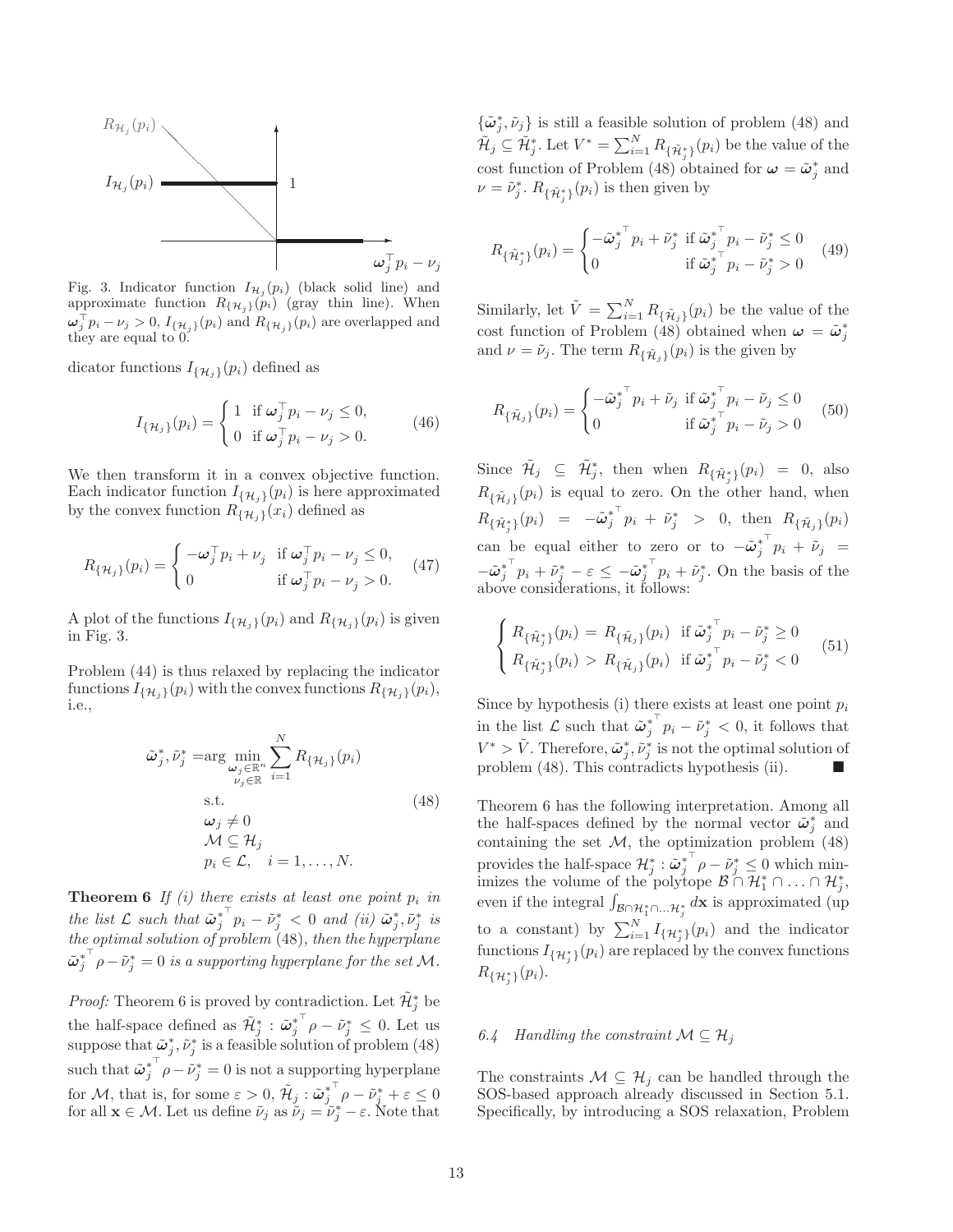(48) is replaced by:

$$
\omega_j^*, \nu_j^* = \arg \min_{\substack{\omega_j \in \mathbb{R}^n \\ \nu_j \in \mathbb{R} \\ \mathbf{Q}_s}} \sum_{i=1}^N R_{\{\mathcal{H}_j\}}(p_i)
$$
\ns.t.\n
$$
\omega_j \neq 0
$$
\n
$$
\nu_j - \omega_j \mathbf{x} = \mathbf{q_d}(\tilde{\mathbf{x}})^{\top} \mathbf{Q}_0 \mathbf{q_d}(\tilde{\mathbf{x}}) +
$$
\n
$$
-\sum_{s=1}^m \mathbf{q_d}(\tilde{\mathbf{x}})^{\top} \mathbf{Q}_s \mathbf{q_d}(\tilde{\mathbf{x}}) h_s(\tilde{\mathbf{x}}), \quad \forall \ \tilde{\mathbf{x}} \in \mathbb{R}^{2n}
$$
\n
$$
\mathbf{Q}_s \succeq 0, \quad s = 0, \dots, m.
$$
\n
$$
p_i \in \mathcal{L}, \quad i = 1, \dots, N
$$
\n(52)

Note that, as already discussed in Section 5.1, the constraint  $\nu_j - \omega_j^{\top} \mathbf{x} \geq 0$  is satisfied for all  $\mathbf{x} \in \mathcal{X}$ . Therefore, the half-space:  $\mathcal{H}_j = \{ \rho \in \mathbb{R}^n : \omega_j^{\top} \rho \leq \nu_j \}$  is guaranteed to contain  $X$ . Thus, also the set  $M$  is included in  $\mathcal{H}_j$ .

Finally, note that, in order to deal with the nonconvex constraint  $\omega_j \neq 0$  in (52), Problem (52) can be splitted into the two following SDP problems:

$$
\overline{\omega}_{j}^{*}, \overline{\nu}_{j}^{*} = \arg \min_{\substack{\omega_{j} \in \mathbb{R}^{n} \\ \nu_{j} \in \mathbb{R} \\ \Omega_{s}}} \sum_{i=1}^{N} R_{\{\mathcal{H}_{j}\}}(p_{i})
$$
\ns.t.\n
$$
\omega_{j,1} = 1
$$
\n
$$
\nu_{j} - \omega_{j} \mathbf{x} = \mathbf{q}_{d}(\tilde{\mathbf{x}})^{\top} \mathbf{Q}_{0} \mathbf{q}_{d}(\tilde{\mathbf{x}}) +
$$
\n
$$
-\sum_{s=1}^{m} \mathbf{q}_{d}(\tilde{\mathbf{x}})^{\top} \mathbf{Q}_{s} \mathbf{q}_{d}(\tilde{\mathbf{x}}) h_{s}(\tilde{\mathbf{x}}), \quad \forall \tilde{\mathbf{x}} \in \mathbb{R}^{2n}
$$
\n
$$
\mathbf{Q}_{s} \succeq 0, \quad s = 0, ..., m.
$$
\n
$$
p_{i} \in \mathcal{L}, \quad i = 1, ..., N
$$
\n
$$
\underline{\omega}_{j}^{*}, \underline{\nu}_{j}^{*} = \arg \min_{\substack{\omega_{j} \in \mathbb{R}^{n} \\ \nu_{j} \in \mathbb{R} \\ \Omega_{s}}} \sum_{i=1}^{N} R_{\{\mathcal{H}_{j}\}}(p_{i})
$$
\ns.t.\n
$$
\omega_{j,1} = -1
$$
\n
$$
\nu_{j} - \omega_{j} \mathbf{x} = \mathbf{q}_{d}(\tilde{\mathbf{x}})^{\top} \mathbf{Q}_{0} \mathbf{q}_{d}(\tilde{\mathbf{x}}) +
$$
\n
$$
-\sum_{s=1}^{m} \mathbf{q}_{d}(\tilde{\mathbf{x}})^{\top} \mathbf{Q}_{s} \mathbf{q}_{d}(\tilde{\mathbf{x}}) h_{s}(\tilde{\mathbf{x}}), \quad \forall \tilde{\mathbf{x}} \in \mathbb{R}^{2n}
$$
\n
$$
\mathbf{Q}_{s} \succeq 0, \quad s = 0, ..., m.
$$
\n
$$
p_{i} \in \mathcal{L}, \quad i = 1, ..., N
$$

with  $\omega_{j,1}$  denoting the first component of vector  $\omega_j$ . The optimizer  $\{\boldsymbol{\omega}_j^*, \nu_j^*\}$  of Problem (52) is the given by the pair  $\{\overline{\omega}_j^*, \overline{\nu}_j^*\}$  or  $\{\underline{\omega}_j^*, \underline{\nu}_j^*\}$  that provides the minimum value of the objective function  $\sum_{i=1}^{N} R_{\{\mathcal{H}_j\}}(p_i)$ .

Remark 5 For a fixed degree 2d of the SOS polynomials, the number of optimization variables of Problems  $(53)$  increases polynomially with the state dimension n and linearly with the number m of constraints  $h_s(\tilde{\mathbf{x}})$  defining the set  $X$ . Specifically, the number of optimization variables of Problem (53) is  $O(mn^{2d})$ . In fact, the number of free decision variables in the matrices  $\mathbf{Q}_s$  (with  $s = 0, \ldots, m$ )

is  $\begin{pmatrix} 2n+\mathbf{d} \\ \mathbf{d} \end{pmatrix} \left( 1 + \begin{pmatrix} 2n+\mathbf{d} \\ \mathbf{d} \end{pmatrix} \right)$  $\frac{d^{(n)}(u)}{2} = O(n^{2d})$ . On the other hand, for a fixed n, the size of the matrices  $\mathbf{Q}_s$  increases exponentially with the degree 2d of the SOS polynomials. In order not to obtain too conservative results, practical experience of the authors suggests to take  $\mathbf{d} \geq \lceil \frac{d}{2} \rceil + 1$ , where  $\lceil \cdot \rceil$  denotes the ceiling operator. We remind that d is the degree of the considered polynomial system in (1). Roughly speaking, because of memory requirement issues, the relaxed SDP problems (53) can be solved in commercial workstations and with general purpose SDP solvers like SeDuMi in case of polynomial systems with 4 state variables and of degree d not greater than 6. Systems with more state variables can be considered in case of smaller values of d. Similarly, systems of higher degree can be considered in case of a smaller number of state variables.

Remark 6 As already discussed, Algorithm 2 computes, at each iteration, an half-space  $\mathcal{H}_j : \omega_j^{\top} \tilde{\mathbf{x}} - \nu_j \leq 0$  containing the set  $\mathcal X$  (thus also  $\mathcal M$ ), i.e.,

$$
\omega_j^{\top} \tilde{\mathbf{x}} - \nu_j \le 0 \quad \forall \; \tilde{\mathbf{x}} \in \mathcal{X}.
$$
 (54)

The parameters  $\omega_j$  and  $\nu_j$  are then computed by solving Problem (52), and replacing the robust constraint (54) with a SOS constraint (see Problem (52)). Note that the same principles of Algorithm 2 and of the SOS-based relaxation discussed in this section can be used to compute, instead of an half-space  $\mathcal{H}_j$ , a more complex semialgebraic set (e.g., an ellipsoid) described by the polynomial inequality:

$$
\boldsymbol{\omega}^{\top} \boldsymbol{q}(\tilde{\mathbf{x}}) \leq 0 \quad \forall \; \tilde{\mathbf{x}} \in \mathcal{X}, \tag{55}
$$

with  $q(\tilde{x})$  being a vector of monomials in the variable  $\tilde{\mathbf{x}}$ . The parameters  $\boldsymbol{\omega}$  can be then computed by properly modifying the SOS-relaxed Problem (52). For instance, in case we are interested in computing an ellipsoidal outer approximation of X, the function  $\boldsymbol{\omega}^{\top} \boldsymbol{q}(\tilde{\mathbf{x}})$  should have a quadratic form, and its Hessian should be enforced to be positive definite.

Example 4 Let us continue with Example 2. Fig. 4 shows the polytope obtained by applying Algorithm 2 solving Problems (53) instead of the nonconvex optimization in A2.2. The SDP Problems (53) are solved for a degree of the SOS polynomials equal to  $2d = 4$ . The solution is a polytope S that outer-bounds  $\mathcal{X}_1$ . It can be observed that because of the approximations introduced (SOS and the approximation of the indicator functions), which are necessary to efficiently solve the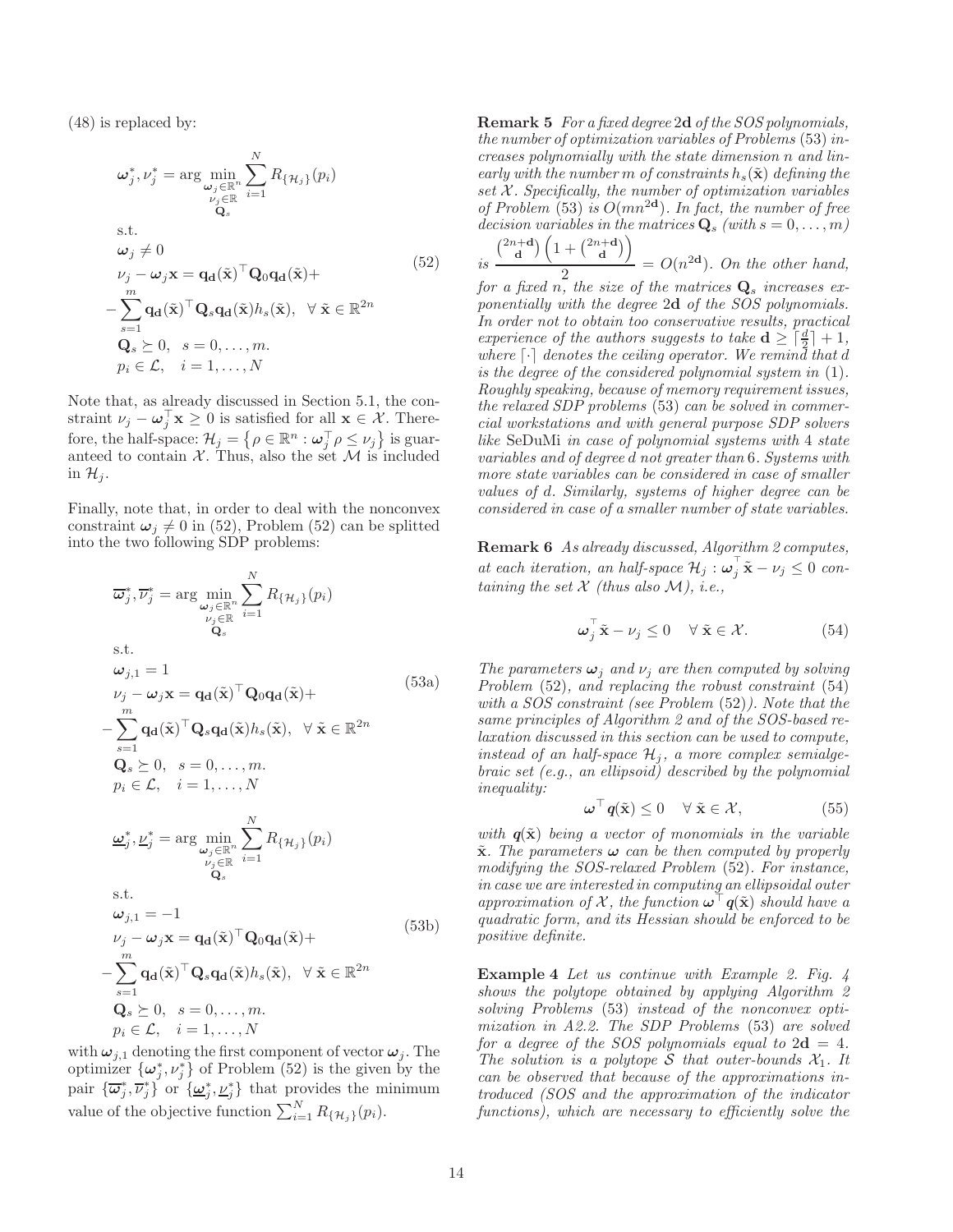optimizations, the half-spaces bounding  $\mathcal{X}_1$  are not tangent to it and the computed region S still include two black points. Therefore, the computed polytope is not the minimum-volume polytope. However, it is already a very good outer-approximation of it. In the next section, we describe a further refinement of Algorithm 2 aiming to computing a tighter polytope  $S$ . According to the steps A1.1.3 and A1.1.4 of Algorithm 1, we outer-approximate  $\mathcal{M}$  (and so  $\mathcal{X}_1$ ) with S. At the next time step (k = 2) of the set-membership filter, we repeat the procedure to compute a new polytope outer-bounding  $\mathcal{X}_2$ . The difference is now that instead of  $h_1(\cdot)$  in (37), we have the 9 linear inequalities that define the polytope in Fig. 4. This procedure is repeated recursively in time.



Fig. 4. Final polytope after running Algorithm 2.

#### 6.5 Refinement of the polytope  $S$

Summarizing, an approximate solution of the robust optimization problem (44) is computed by solving the convex SDP problems (53), and, on the basis of Algorithm 2, the polytopic-outer approximation  $\mathcal S$  of the set  $\mathcal M$  is then defined as  $S = \mathcal{B} \cap \mathcal{H}_1 \cap \ldots \cap \mathcal{H}_J$ . Note that, in solving  $(53)$  instead of  $(44)$ , two different sources of approximation are introduced:

- Approximation of the indicator functions  $I_{\{\mathcal{H}_i\}}(p_i)$ with the convex functions  $R_{\{\mathcal{H}_j\}}(p_i)$  (see Fig. 3);
- Approximation of the robust constraint  $\nu \boldsymbol{\omega}^\top \mathbf{x} \geq$  $0 \quad \forall x \in \mathcal{X}$  with the convex conservative constraint  $\nu-\boldsymbol{\omega}^\top \mathbf{x} = \sigma_0(\tilde{\mathbf{x}}) - \sum_{s=1}^m \sigma_s(\tilde{\mathbf{x}}) h_s(\tilde{\mathbf{x}}).$

The latter source of approximation can be reduced by increasing the degree 2d of the SOS polynomials. In fact, as already discussed in Section 5.1, according to the *Putinar's Positivstellensatz* each function  $\nu - \tilde{\boldsymbol{\omega}}^{\top} \mathbf{x}$ such that  $\nu - \omega^{\top} \mathbf{x} \geq 0 \ \forall \mathbf{x} \in \mathcal{X}$  can be written as  $\nu - \boldsymbol{\omega}^{\top} \mathbf{x} = \sigma_0(\tilde{\mathbf{x}}) - \sum_{s=1}^{m} \sigma_s(\tilde{\mathbf{x}}) h_s(\tilde{\mathbf{x}})$  provided that the degree of the SOS polynomials  $\sigma_0, \sigma_1, \ldots, \sigma_m$  is large enough. On the other hand, there is no theoretical result concerning the accuracy of the approximation of the indicator functions in Problem (44) with the convex functions  $R_{\{\mathcal{H}_i\}}(p_i)$  appearing in Problem (53). Because of

 $\overline{Algorithm}$  3: Refinement of the polytope S

[input] Sequence of the random points  $p_i$  provided as input of Algorithm 2 and such that  $p_i \in \mathcal{S}$ . Let  $\tilde{N}$  be the number of points  $p_i$  belonging to S.

A3.1  $S^* \leftarrow S$ 

**A3.2** for  $i = 1 : \tilde{N}$ 

A3.2.1 Compute the solution of the following optimization problem

ω ∗ i , ν<sup>∗</sup> <sup>i</sup> =arg min ω ∈ R n ν ∈ R −ω <sup>⊤</sup>p<sup>i</sup> + ν s.t. ω 6= 0 ν − ω <sup>⊤</sup>x ≥ 0 ∀x ∈ X. (56)

A3.2.2  $S^* \leftarrow S^* \cap \mathcal{H}_i$ . [output] Polytope  $S^*$ .

The main principle of Algorithm 3 is to process, one by one, all the points belonging to the polytopic outerapproximation  $S$  initially given by Algorithm 2. For each of such points  $p_i$ , an half-space  $\mathcal{H}_i$ :  $\boldsymbol{\omega}_i^* \mathbf{\tilde{x}} - \nu_i^* \leq 0$ including the set  $\mathcal{X}$  (i.e.,  $\mathcal{X} \subseteq \mathcal{H}_i$ ) and at the same not containing the point  $p_i$  (i.e.,  $p_i \notin \mathcal{H}_i$ , or equivalently  $-{\omega_i^*}^\top$  $i^*$   $p_i + \nu_i^* < 0$ ) is seeked. In this way, all the points  $p_i$ which do not belong to the minimum volume polytopic outer approximation of  $X$  are discarded. Thus, a tighter (but more complex) polytopic outer approximation of  $X$ is obtained.

An important feature enjoyed by the refined polytope  $S^*$  is given by the following theorem.

**Theorem 7** The polytope  $S^*$  computed with Algorithm 3 is a global minimizer of problem (43).

*Proof:* Let  $\tilde{S}$  be a polytope belonging to the set of feasibility of problem (43) (i.e.,  $\mathcal{M} \subseteq \tilde{\mathcal{S}}$ ) which does not minimize (43). This means that there exists a polytope  $\tilde{\tilde{S}}$  such that  $\mathcal{M} \subseteq \tilde{\tilde{S}} \subseteq \tilde{S}$  and a point  $\bar{p}$  given as input of Algorithm 2 such that:  $\bar{p} \in \tilde{S}$  and  $\bar{p} \notin \tilde{\tilde{S}}$ . Thus, for  $p_i = \overline{p}$ , the optimal solution  $\{\boldsymbol{\omega}_i^*, \nu_i^*\}$  of Problem (56) is such that  $\omega_i^{*^{\top}}$  $i^{\ast}$   $p_i - \nu_i^* > 0$ . Let  $\mathcal{H}_i$  be the half-space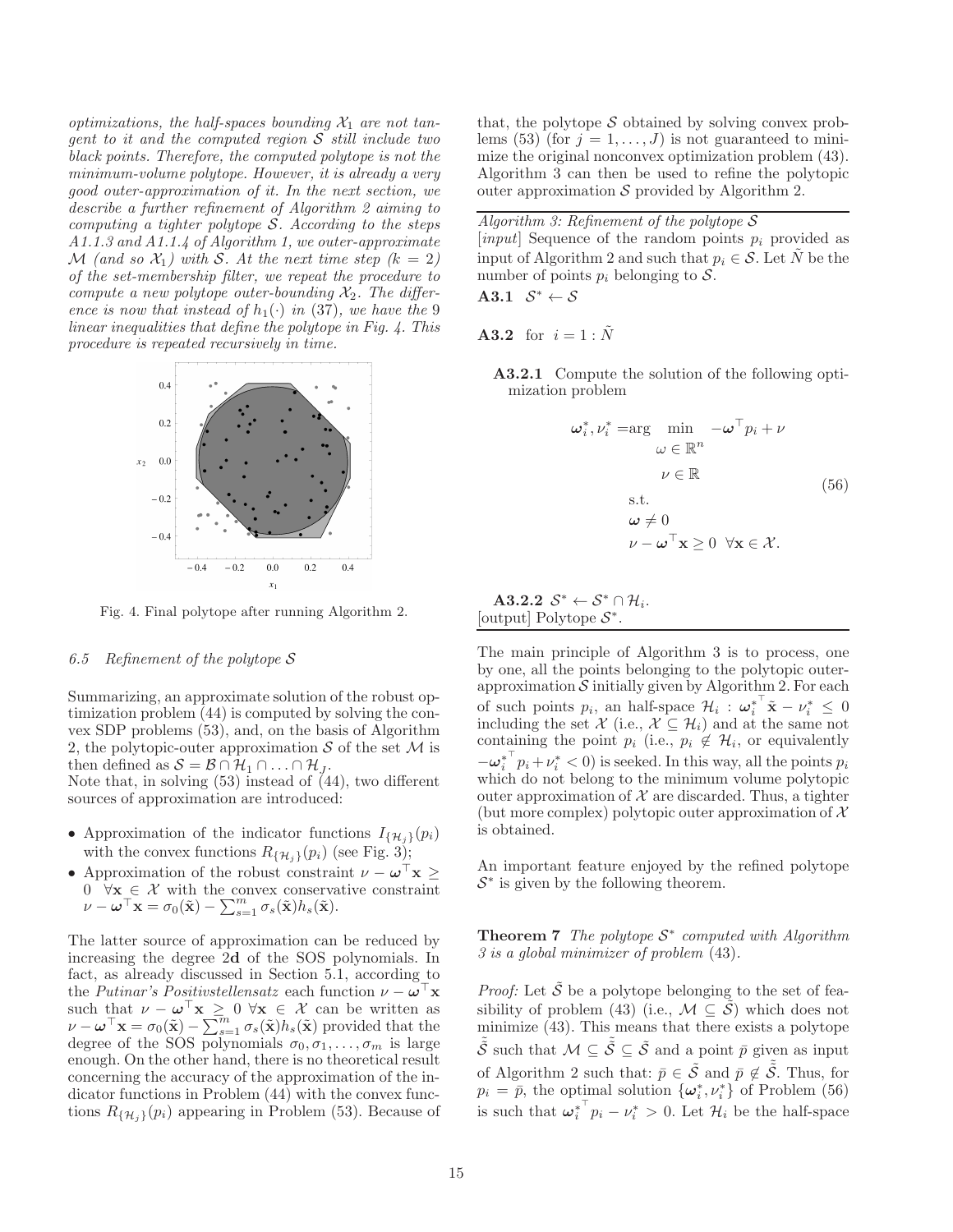

Fig. 5. Exampe 1: hyperplanes defining the polytope  $S_1^*$ (black lines) and true state uncertainty set  $\mathcal{X}_1$  (gray region).

defined as  $\mathcal{H}_i$ :  $\boldsymbol{\omega}_i^*^\top \mathbf{x} - \nu_i^* \leq 0$ . Obviously,  $\bar{p} \notin \mathcal{H}_i$ . Besides, the output  $S^*$  of Algorithm 3 is contained in the hyperspace  $\mathcal{H}_i$ . Therefore, since  $\bar{p} \notin \mathcal{H}_i$  and  $\mathcal{S}^* \subseteq \mathcal{H}_i$ , it follows that the point  $\bar{p} \notin \mathcal{S}^*$ . Then, a polytope  $\tilde{\mathcal{S}}$  that does not minimize the optimization problem (43) can not be the output of Algorithm 3. ■

Theorem 7 mainly says that there exists no polytope including  $\mathcal M$  and containing less randomly generated points  $p_i$  than  $S^*$ . However, it is worth remarking that only an approximated solution of Problem (56) can be computed, as the robust constraint  $\nu - \boldsymbol{\omega}^\top \mathbf{x} \geq 0 \forall \mathbf{x} \in \mathcal{X}$ appearing in (56) has to be handled with the SOS-based techniques described in the previous section. Thus, conservativeness could be added at this step. Therefore, the main interpretation to be given to Theorem 7 is that Algorithm 3 cancels the effect of approximating the indicator function  $I_{\{H_i\}}(p_i)$  with the convex function  $R_{\{\mathcal{H}_i\}}(p_i).$ 

Example 5 Let us continue with Example 2. Fig. 5 shows the computed polytope  $S_1^*$ , along with the true state uncertainty set  $\mathcal{X}_1$ . The CPU taken by the proposed algorithm to compute the 54 hyper-spaces that define the  $polytope S<sub>1</sub><sup>*</sup>$  is about 830 seconds. However, only 80 out of 830 seconds are spent by the solver SeDuMi to solve 108 (i.e.,  $54 \times 2$ ) SDP problems of the type (53). The other 750 seconds are required by the SOStools interface to formulate, 108 times, the SDP problems (53) in the format used by SeDuMi. Therefore, the computational time required to compute the polytope  $S_1^*$  can be drastically reduced not only by using more efficient SDP solvers, but also directly formulating the SDP problems (53) in the format required by the used SDP solver.

#### 7 Numerical examples

Let us consider the discrete-time Lotka Volterra preypredator model [63] described by the difference equations:

$$
x_1(k) = x_1(k-1)(r+1-rx_1(k-1)-bx_2(k-1))+w_1(k-1),
$$
  
\n
$$
x_2(k) = cx_1(k-1)x_2(k-1) + (1-d)x_2(k-1)+w_2(k-1),
$$
  
\n(57)

where  $x_1(k)$  and  $x_2(k)$  denote the prey and the predator population size, respectively. In the example, the following values of the parameters are considered:  $r = 0.25$ ,  $b = 0.95, c = 1.1$  and  $d = 0.55$ . The observed output is the sum of the population of the prey and predator densities, i.e.,

$$
y(k) = x_1(k) + x_2(k) + v(k),
$$
 (58)

where the measurement noise  $\mathbf{v}(k)$  is bounded and such that  $\|\mathbf{v}(k)\|_{\infty} \leq 0.05$ . The initial prey and predator sizes  $\mathbf{x}(0) = [x_1(0) \ x_2(0)]^\top$  are known to belong to the box  $\mathcal{X}_0 = [0.28 \ 0.32] \times [0.78 \ 0.82]$  and the noise process  $\mathbf{w}(k) = [w_1(k) \ \ w_2(k)]^\top$  is bounded by  $\|\mathbf{w}(k)\|_{\infty} \leq$ 0.001. The data are obtained by simulating the model with initial conditions  $x_1(0) = 0.8$  and  $x_2(0) = 0.3$ , and by corrupting the output observations with a random noise  $\mathbf{v}(k)$  uniformly distributed within the interval  $[-0.05 \ 0.05]$ .

Polytopic outer approximations  $S_k^*$  of the state uncertainty sets  $\mathcal{X}_k$  (with  $k = 1, \ldots, 40$ ) are computed through Algorithm 2.  $N = 20$  random points are used to approximate the volume of the polytope  $\mathcal{S}_k^*$  (as described in Section 6.1). In order to limit the complexity in the description of the polytopes  $S_k^*$ , the maximum number of halfspaces describing  $S_k^*$  is set to 8. This means that Algorithm 2 is stopped after at most 4 iterations (we remind that the initial outer-bounding box  $B_k$ is already described by 4 half-spaces). When the output of Algorithm 2 is a polytope  $\mathcal{S}^*_k$  described by less than 8 half-spaces, Algorithms 3 is used to refine the polytopic outer approximation  $S_k^*$ . Fig. 6 shows the computed polytopes  $\mathcal{S}_k^*$  outer approximating the state uncertainty sets  $\mathcal{X}_k$  (with  $k = 1, \ldots, 40$ ), along with the true state trajectory. The Hybrid toolbox [64] has been used to plot the polytopes in Fig. 6. The average CPU time required to compute a polytope  $S_k^*$  is 28 seconds (not including the time required by the SOStools interface to formulate the SDP problems (53) in the format used by the solver  $SeDuMi$ . For the sake of comparison, Fig. 7 shows the outer-bounding approximations of the state uncertainty sets  $\mathcal{X}_k$  when boxes, instead of polytopes, are propagated over time. For a better comparison, in Fig. 8 the bounds on the time-trajectory of each state variable obtained by propagating boxes and polytopes are plotted. The obtained results show that, as expected, propagating polytopic uncertainty sets instead of boxes provides a more accurate state estimation. Finally, we would like to remark that a small uncertainty on the noise process is assumed (i.e.,  $\|\mathbf{w}(k)\|_{\infty} \leq 0.001$ ) since, for larger bounds on  $\|\mathbf{w}(k)\|_{\infty}$ , it would not be possible to clearly visualize the uncertainty boxes in Fig. 7.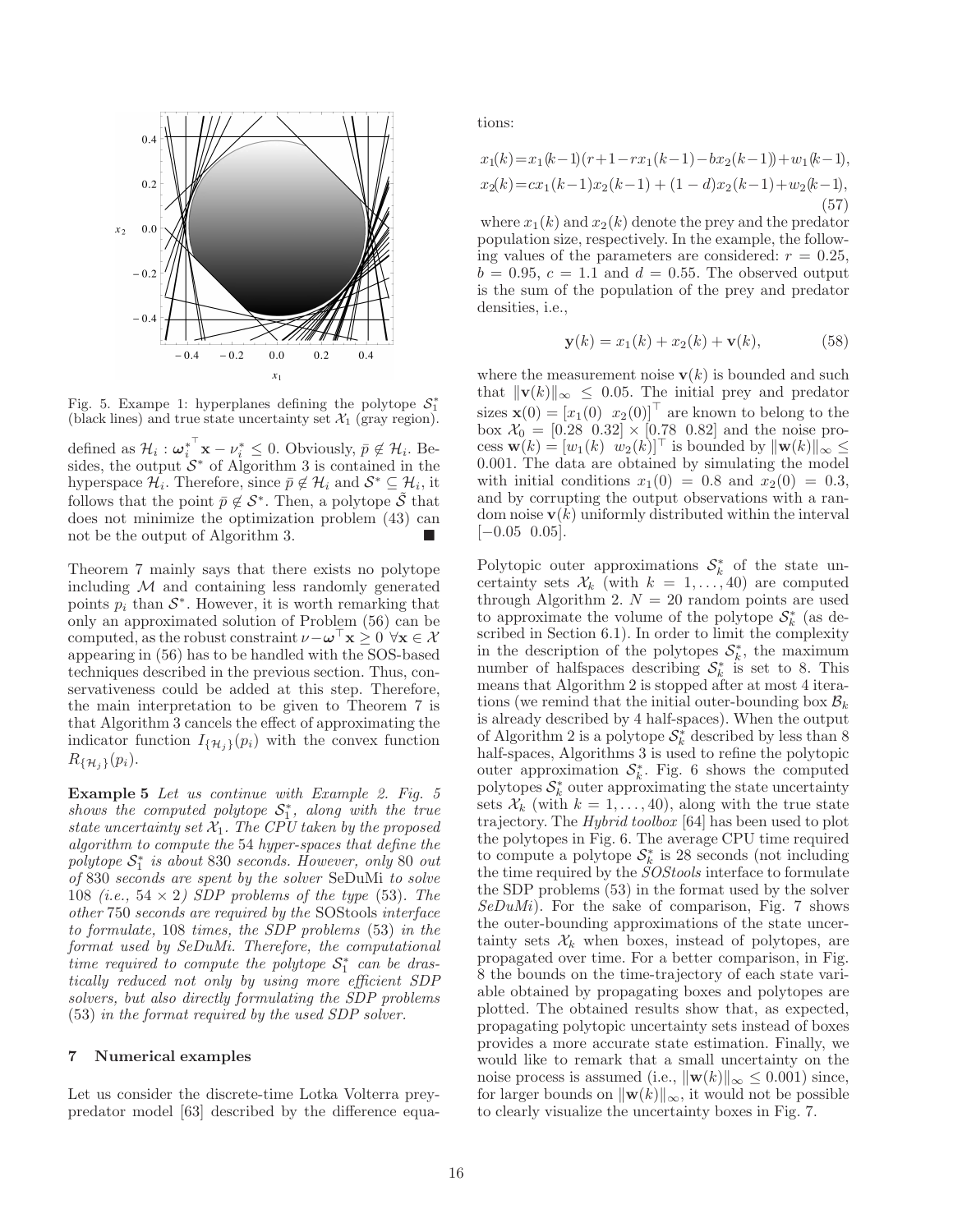

Fig. 6. Example 2: outer-bounding polytopes (gray) and true state trajectory (black dots).



Fig. 7. Example 2: outer-bounding boxes (gray) and true state trajectory (black dots).

## 8 Conclusions

In this paper we have shown that set-membership estimation can be equivalently formulated in a probabilistic setting by employing sets of probability measures. Inferences in set-membership estimation are thus carried out by computing expectations with respect to the updated set of probability measures  $P$ , as in the probabilistic case, and they can be formulated as a semi-infinite linear programming problem. We have further shown that, if the nonlinearities in the measurement and process equations are polynomial and if the bounding sets for initial state, process and measurement noises are described by polynomial inequalities, then an approximation of this semi-infinite linear programming problem can be obtained by using the theory of sum-of-squares



Fig. 8. Example 2: bounds on state trajectories obtained by propagating boxes (black line); bounds on state trajectories obtained by propagating polytopes (gray line); true state trajectory (black dots).

polynomial optimization. We have finally derived a procedure to compute a polytopic outer-approximation of the true membership-set, by computing the minimumvolume polytope that outer-bounds the set that includes all the means computed with respect to  $P$ .

It is worth remarking that the set-membership filtering approach discussed in the paper can be extended to handle noise-corrupted input signal observations and uncertainty in the model parameters, provided that the corresponding state uncertainty set  $\mathcal{X}_k$  remains a semialgebraic set. As future works, we aim first to speed up the proposed state estimation algorithm in order to be able to use it in real-time applications in systems with fast dynamics. To this aim, dedicated numerical algorithms, written in Fortran and C++, for solving the formulated SDP optimization problems will be developed. Furthermore, the SDP problems will be directly formulated in the format required by the SDP solver, thus avoiding the use of interfaces like SOStools. An open source toolbox will be then released. Second, by exploiting the probabilistic interpretation of set-membership estimation, we plan to reformulate it using the theory of moments developed by Lasserre. This will allow us to ground totally set-membership estimation in the realm of the probabilistic setting, which will give us the possibility of combining the two approaches in order to obtain hybrid filters, i.e., filters that include both classical probabilistic uncertainties and set-membership uncertainties.

#### References

[1] M. Milanese and A. Vicino, "Optimal estimation theory for dynamic sistems with set membership uncertainty: an overview," *Automatica*, vol. 27, no. 6, pp. 997–1009, 1991.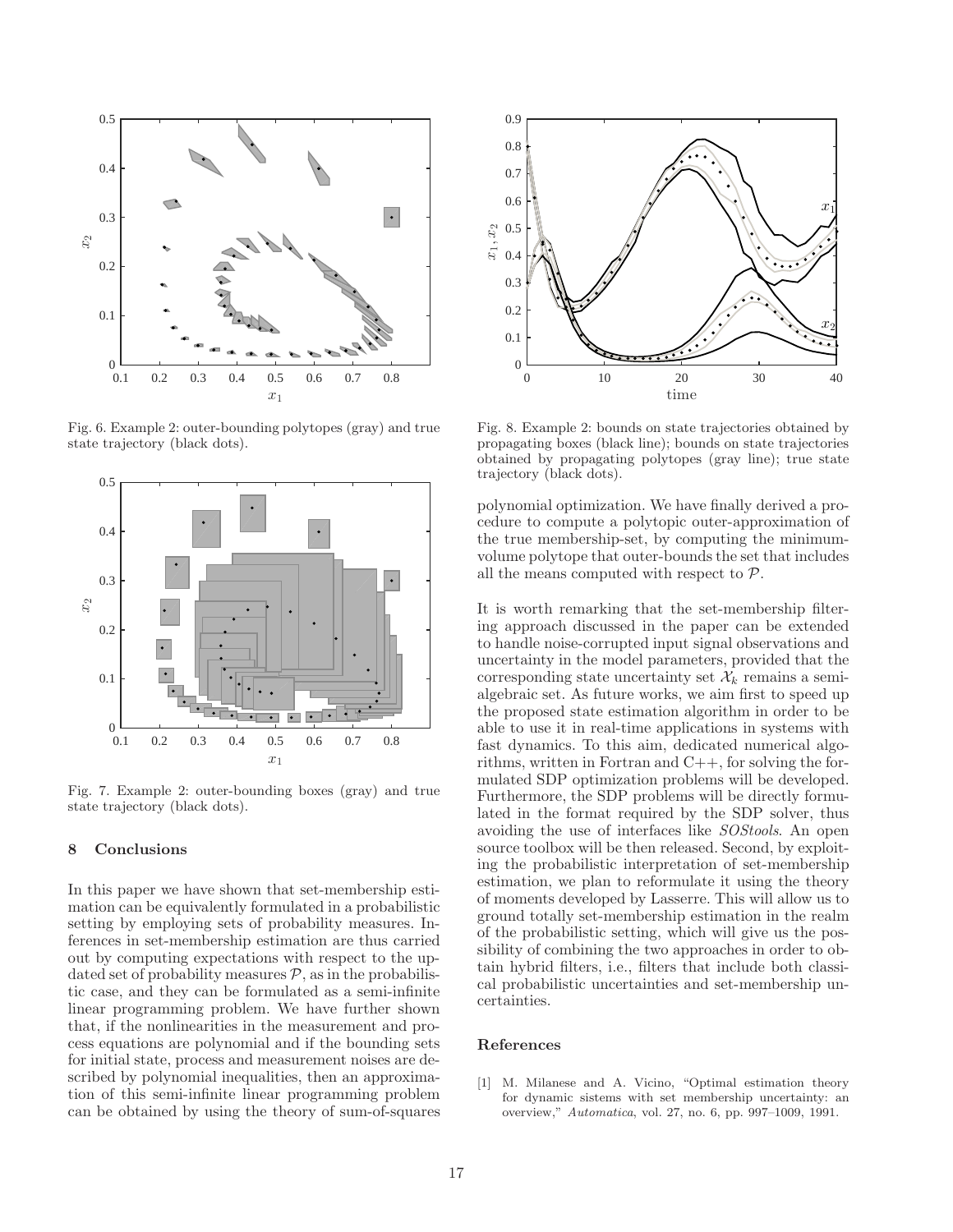- [2] P. L. Combettes, "The foundations of set theoretic estimation," *Proceedings of the IEEE*, vol. 81, pp. 182–208, Feb 1993.
- [3] M. Milanese, J. Norton, H. Piet-Lahanier, and E. Walter, eds., *Bounding approaches to system identification*. New York: Plenum Press, 1996.
- [4] M. Milanese and C. Novara, "Unified set membership theory for identification, prediction and filtering of nonlinear systems," *Automatica*, vol. 47, no. 10, pp. 2141–2151, 2011.
- [5] V. Cerone, D. Piga, and D. Regruto, "Set-membership error-in-variables identification through convex relaxation techniques," *IEEE Transactions on Automatic Control*, vol. 57, pp. 517–522, 2012.
- [6] M. Casini, A. Garulli, and A. Vicino, "Feasible parameter set approximation for linear models with bounded uncertain regressors," *IEEE Transactions on Automatic Control*, vol. 50, no. 11, pp. 2910–2920, 2014.
- [7] F. C. Schweppe, "Recursive state estimation: Unknown but bounded errors and system inputs," in *Adaptive Processes, Sixth Symposium on*, vol. 6, pp. 102 –107, oct. 1967.
- [8] D. Bertsekas and I. Rhodes, "Recursive state estimation for a set-membership description of uncertainty," *IEEE Transactions on Automatic Control*, vol. 16, pp. 117 – 128, apr 1971.
- [9] V. Kuntsevich and M. Lychak, *Guaranteed estimates, adaptation and robustness in control systems*. Springer-Verlag, 1992.
- [10] A. Savkin and I. Petersen, "Robust state estimation and model validation for discrete-time uncertain systems with a deterministic description of noise and uncertainty," *Automatica*, vol. 34, no. 2, pp. 271–274, 1998.
- [11] E. Fogel and Y. Huang, "On the value of information in system identificationbounded noise case," *Automatica*, vol. 18, no. 2, pp. 229 – 238, 1982.
- [12] J. R. Deller and S. F. Odeh, "Implementing the optimal bounding ellipsoid algorithm on a fast processor," in *Acoustics, Speech, and Signal Processing, 1989. ICASSP-89., 1989 International Conference on*, pp. 1067–1070, IEEE, 1989.
- [13] J. R. Deller and T. C. Luk, "Linear prediction analysis of speech based on set-membership theory," *Computer Speech & Language*, vol. 3, no. 4, pp. 301 – 327, 1989.
- [14] J. R. Deller, M. Nayeri, and M. S. Liu, "Unifying the landmark developments in optimal bounding ellipsoid identification," *International Journal of Adaptive Control and Signal Processing*, vol. 8, no. 1, pp. 43–60, 1994.
- [15] H. Piet-Lahanier and E. Walter, "Further results on recursive polyhedral description of parameter uncertainty in the bounded-error context," in *Proceedings of the 28th IEEE Conference on Decision and Control, Tampa, Florida, USA*, pp. 1964 –1966, 1989.
- [16] S. Mo and J. Norton, "Fast and robust algorithm to compute exact polytope parameter bounds," *Mathematics and computers in simulation*, vol. 32, no. 5-6, pp. 481–493, 1990.
- [17] V. Broman and M. Shensa, "A compact algorithm for the intersection and approximation of N-dimensional polytopes," *Mathematics and computers in simulation*, vol. 32, no. 5-6, pp. 469–480, 1990.
- [18] L. Chisci, A. Garulli, and G. Zappa, "Recursive state bounding by parallelotopes," *Automatica*, vol. 32:7, pp. 1049– 1055, 1996.
- [19] L. Chisci, A. Garulli, A. Vicino, and G. Zappa, "Block recursive parallelotopic bounding in set membership identification," *Automatica*, vol. 34, no. 1, pp. 15–22, 1998.
- [20] V. T. H. Le, C. Stoica, T. Alamo, E. F. Camacho, and D. Dumur, *Zonotopes: From Guaranteed State-estimation to Control*. John Wiley & Sons, 2013.
- [21] V. Puig, J. Saludes, and J. Quevedo, "Worst-case simulation of discrete linear time-invariant interval dynamic systems," *Reliable Computing*, vol. 9, no. 4, pp. 251–290, 2003.
- [22] C. Combastel, "A state bounding observer based on zonotopes," in *European Control Conference*, 2003.
- [23] V. T. H. Le, T. Alamo, E. F. Camacho, C. Stoica, and D. Dumur, "A new approach for guaranteed state estimation by zonotopes," in *Proceedings of the 18th IFAC World Congress, Milano, Italy*, vol. 28, 2011.
- [24] T. Alamo, J. Bravo, and E. Camacho, "Guaranteed state estimation by zonotopes," in *Proceedings of the 42nd IEEE Conference on Decision and Control, Maui, Hawaii, USA*, pp. 5831 – 5836, dec. 2003.
- [25] G. Calafiore, "Reliable localization using set-valued nonlinear filters," *IEEE Transactions on Systems, Man and Cybernetics, Part A: Systems and Humans*, vol. 35, no. 2, pp. 189–197, 2005.
- [26] L. El Ghaoui and G. Calafiore, "Robust filtering for discrete-time systems with bounded noise and parametric uncertainty," *IEEE Transactions on Automatic Control*, vol. 46, no. 7, pp. 1084–1089, 2001.
- [27] C. Maier and F. Allgöwer, "A set-valued filter for discrete time polynomial systems using sum of squares programming," in *Proceedings of the 48th IEEE Conference on Decision and Control, Shanghai, China*, pp. 223–228, 2009.
- [28] F. Dabbene, D. Henrion, C. Lagoa, and P. Shcherbakov, "Randomized approximations of the image set of nonlinear mappings with applications to filtering," in *IFAC Symposium on Robust Control Design (ROCOND 2015), Bratislava (Russia)*, 2015.
- [29] A. Benavoli, "The generalized moment-based filter," *IEEE Transactions on Automatic Control*, vol. 58, no. 10, pp. 2642– 2647, 2013.
- [30] A. Benavoli, M. Zaffalon, and E. Miranda, "Robust filtering through coherent lower previsions," *IEEE Transactions on Automatic Control*, 2011.
- [31] C. Combastel, "Merging kalman filtering and zonotopic state bounding for robust fault detection under noisy environment," *IFAC-PapersOnLine*, vol. 48, no. 21, pp. 289 – 295, 2015. 9th {IFAC} Symposium on Fault Detection, Supervision and Safety for Technical Processes {SAFEPROCESS}, Paris, 2015.
- [32] R. Fernandez-Canti, J. Blesa, and V. Puig, "Setmembership identification and fault detection using a bayesian framework," in *Control and Fault-Tolerant Systems (SysTol), 2013 Conference on*, pp. 572–577, Oct 2013.
- [33] A. Gning, L. Mihaylova, and F. Abdallah, "Mixture of uniform probability density functions for non linear state estimation using interval analysis," in *Information Fusion (FUSION), 2010 13th Conference on*, pp. 1–8, 2010.
- [34] A. Gning, B. Ristic, and L. Mihaylova, "A box particle filter for stochastic and set-theoretic measurements with association uncertainty," in *Information Fusion (FUSION), 2011 Proceedings of the 14th International Conference on*, pp. 1–8, 2011.